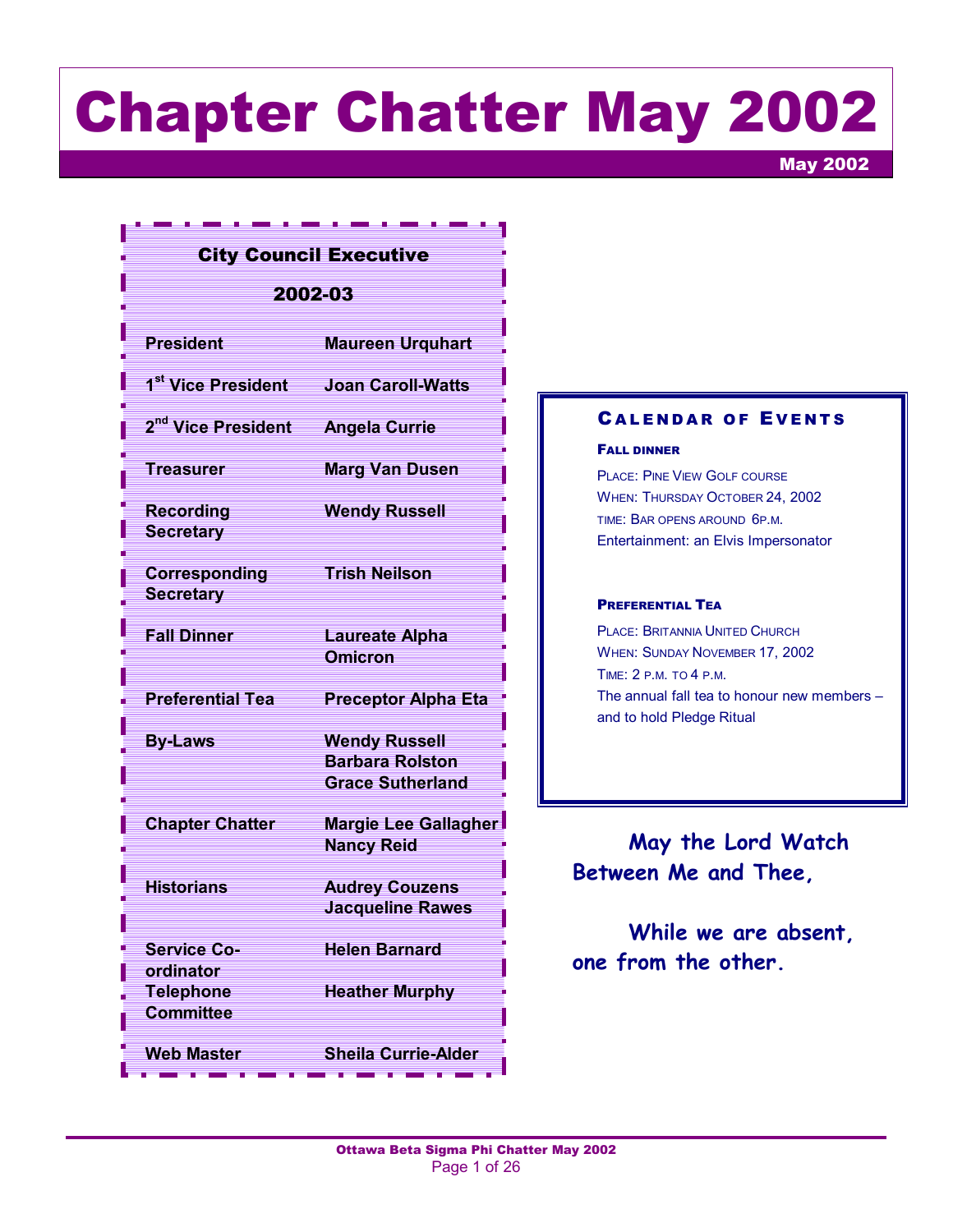- 1 City Council Executive 2002-03 1 Calendar of Events 2002-03
- 
- 
- 6 What Sorority Means to Me 7 Endowment Fund
- 
- **9** BSP Carleton University Bursary **10** Alpha Upsilon Master
- 
- 12 Preceptor Gamma Iota 13 Xi Delta Xi
- 14 Tribute to Joyce Shearer 15 Xi Chi
- 16 Laureate Alpha Upsilon (December news) 16 Laureate Alpha Omicron
- 
- 
- 
- 22 Preceptor Alpha Lambda 23 Preceptor Gamma
- 
- 25 Beta Master

#### **INSIDE THIS ISSUE CONSIDE THIS ISSUE**

**3** Ritual Recipients **4** Response – Order of the Rose Recipients **5** Laureate Beta, **5** Laureate Psi **7** Sisters of the Year **8** A Most Interesting Program; A PLEA 10 Theta Master 11 Alpha Master 17 Beta Eta Master 18 Alpha Upsilon Master 19 Preceptor Delta Epsilon 20 Preceptor Alpha Eta 21 Laureate Phi 22 Preceptor Delta Epsilon 24 Goin' to the Chapel 25 Laureate Alpha Upsilon

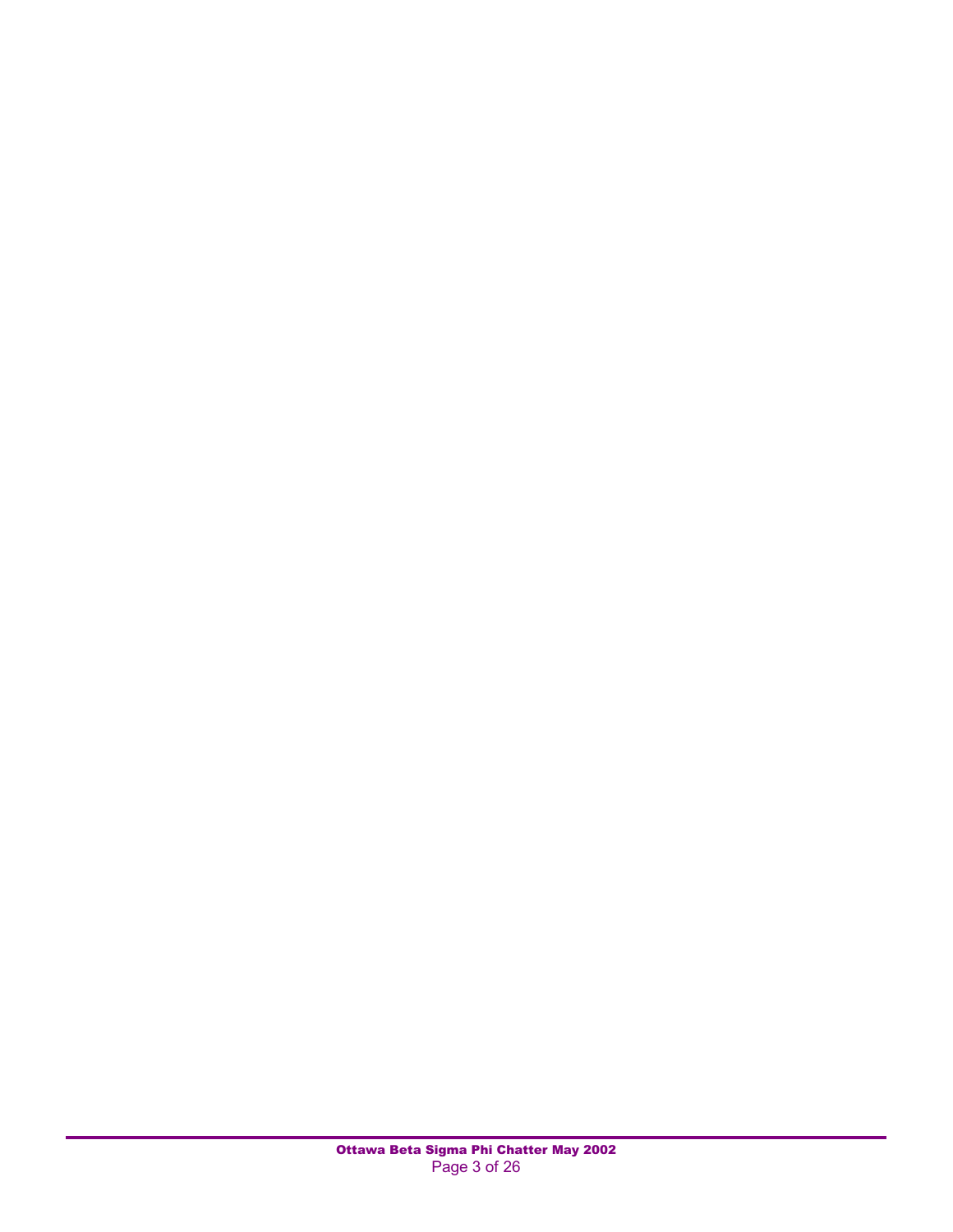#### GOLDEN CIRCLE RECIPIENTS

Shirley Armstrong Beta Eta Master Noryne Merrill Beta Master Margarite Walsh Beta Master

Margaret Holland Alpha Theta Master Jean Munro Alpha Theta Master

#### SILVER CIRCLE RECIPIENTS

Joanne Bushell Laureate Alpha

Bev Connell Laureate Lambda Flo Dumas Laureate Lambda Cherolyn Landry Preceptor Sigma Carroll Larose Laureate Lambda Lyn Leonard Laureate Lambda Nancy Nunnikhoven Preceptor Gamma Cheryl Smiley Preceptor Gamma Elsie Stadler Laureate Alpha

Earla Hynes Preceptor Richmond

**Omicron Omicron** Gail Stewart Laureate Lambda Sheri Pendlebury Laureate Lambda

#### ORDER OF THE ROSE RECIPIENTS

Marilyn Ashton Xi Chi

Patricia Nielson Laureate Gamma

Maria Sowden Laureate Phi

Janet Wainwright Preceptor Sigma

Barbara Cook Preceptor Alpha Eta Lois Feinholz Preceptor Alpha Eta Pat Levie **Preceptor Gamma** Iota Carol McFee Preceptor Sigma Doreen McConnell Alpha Upsilon Master **Sigma** Carole Russell Preceptor Epsilon Eta Claire Wessan Preceptor Epsilon Theta Agnes Westran Preceptor Alpha Theta

#### ORDER OF THE ROSE COLOUR **PARTY**

Black Evelyn Stocki Sigma Red Gail Campbell Preceptor Gamma Iota Yellow Audrey McAllum Alpha Upsilon Master Blue Chris McGoun Alpha Upsilon Master Orange Helen Stewart **Laureate Phi** Green Elizabeth Gardiner Laureate Beta Violet Gail CookLaureate **Beta** White Amberlee Oconnor Zeta

Officiants Jane Knight President City Council Diane Dean Laureate Phi Michelle Simourd Sigma

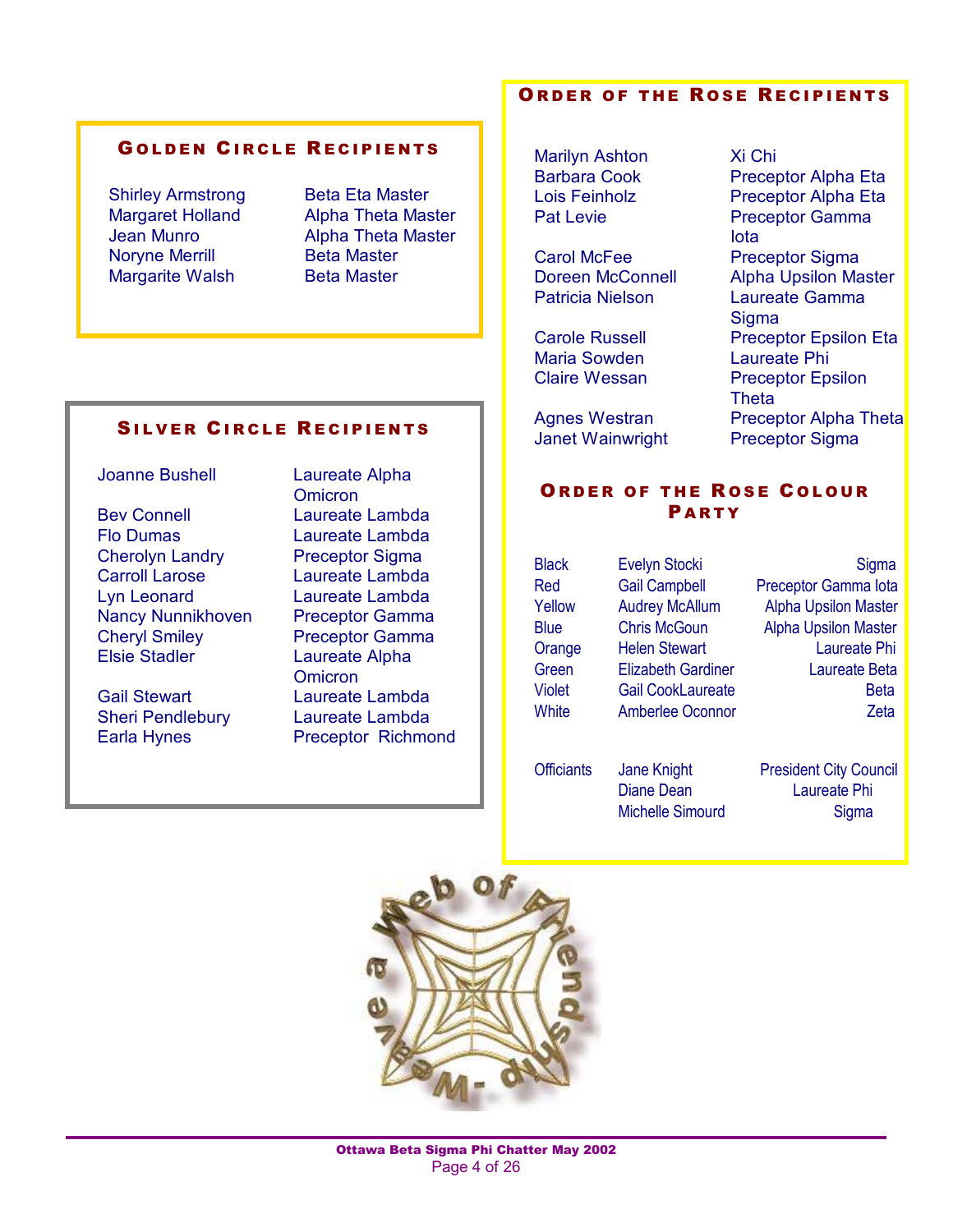### Response on Behalf of the Order of the Rose Recipients

#### Submitted by Barbara Cook

Sisters, honoured quests  $-$  it really is a privilege to have been asked to give the response on behalf of those of us who have received the Order of the Rose this evening.

We stand before you – the newest entrants to the Order of the Rose - 12 of us – on this the 71<sup>st</sup> anniversary of the founding of Beta Sigma Phi – and in the  $65<sup>th</sup>$  year of sorority in Ottawa —

When I was asked to give this response - the one question that I kept asking myself was "What does this mean – this reaching the Order of the Rose stage in sorority life – It means that we have been in sorority for at least fifteen years – and at eighteen meetings per year we have all had the opportunity to attend 270 Chapter meetings at a minimum and an additional 120 City Council meetings – that's pretty impressive.

But that is not nearly as impressive as having had fifteen years of enjoying the friendship and fellowship of our sisters – working together to make our communities a better place through our many service projects. We have had fifteen years of meeting some of the nicest people imaginable  $-$  and of being exposed to so many role models – role models par excellence – We've also had the challenge of learning why Chapters and City Council and International do things the way they do.

#### For those of us who have grown up in sorority in Ottawa - it means

that we have witnessed the 50th and  $60<sup>th</sup>$  anniversary's of Beta Sigma Phi; that we have seen two sorority sisters receive International Scholarships – Debbie Cottingham in 1994 and this year Ella Forbes Chillibeck; that we have seen many sisters receive Founder's Day awards and Shirley Armstrong receive the Award of Distinction (and my apologies to Joyce Shearer for not including her in this list on Founder's Day); that we've had two conventions hosted by Ottawa sisters take place during these years  $-$  in 1987  $-$  A Capital Idea  $-$  and in 1999  $-$  Destination the New Millennium; that we participated in the planning, organizing and running of the 1991 Special Olympics held in Ottawa  $-$  if memory serves me correctly we had about 200 volunteers; that we had the 1994 Gala Evening to raise funds for Breast Cancer Action; that we've had four golf tournaments to raise funds for breast cancer; that we have seen the Establishment of the Endowment Fund for Women's Health; that we have seen International introduce New Beginnings; that we have seen the rebirth of Zeta Chapter -Ottawa's very first Chapter; and that we have seen the first Golden Circle Ritual in Ottawa and we have seen the creation of the Master Degree in 1988.

And as I remembered all of these things (with a little help from our History Book) and now this evening after receiving the Order of the Rose, it occurred / occurs to me that the colours of our flame are alive and well in Ottawa - for without them  $-$  would all of this have taken place

We remember -- The Red flame of courage – for without the collective courage of our members I doubt that we would we have done as much; - The Yellow flame of Vision – the vision to see what needed to be done and how we could make it happen; - The **Blue** flame of humility – that sense of honour which makes us seek nothing for ourselves; - The **Orange** flame of loyalty – loyalty to the aims and ideals of our sister hood; - The **Green** flame of fellowship – for where would we be in times of sorrow and happiness without the friendship of our sisters – And we remember – the Violet flame of service – for while we are not a service organization – we certainly are dedicated to making a difference where we can

And all of these total  $-$  as it says in the Ritual of Jewels says  $-$  "The sum is beauty" - beauty being a way of seeing, a way of thinking and a way of feeling.

And so with these memories and the colours of our flame in our minds – we have to say thank you to all those who have gone before us - Receiving the Order of the Rose, the Silver Circle and the Golden Circle - who have set the example and are our role models.

We thank you Beta Sigma Phi for the life, learning and friendship that we have had the privilege of experiencing over these years that have led us here today.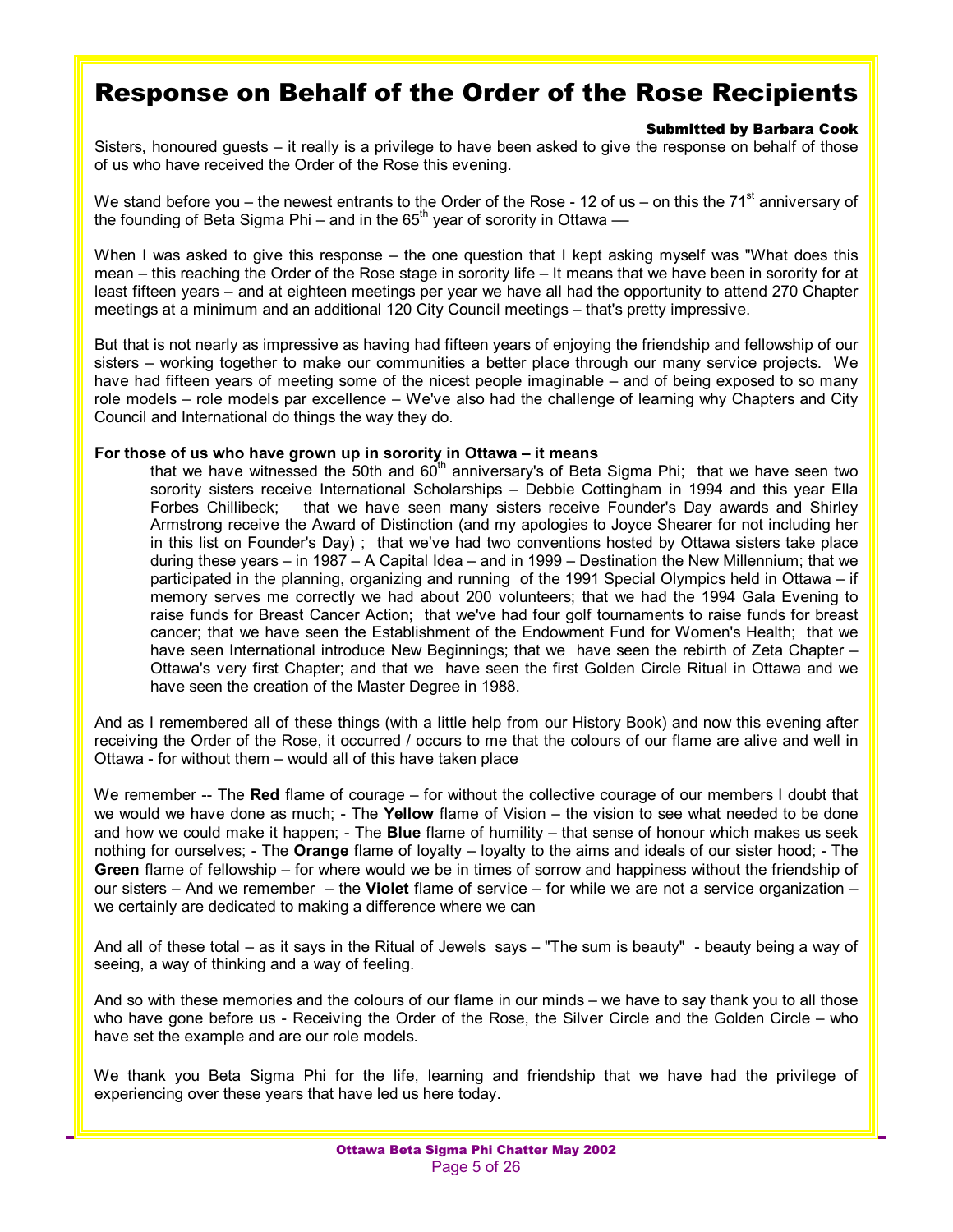### Laureate Beta

#### Submitted by Kathleen O'Shea

#### Co-Recording Secretary

Our Beginning Day was held at the Drysdale's cottage on the Big Rideau River in early September, and a few hardy members took a leisurely dip in the slightly cool by invigorating water.

We followed this happy occasion by travelling to Almonte and sampled the "calorie free" home made desserts in the Waterford Tea Room.

Members enjoyed the Preferential Tea and the fashion show last November. Kudos to the planning chapter.

The events of September  $11<sup>th</sup>$  horrified us all and we remembered those Canadians who died in the twin towers by making a donation to the Canadian Red Cross in their memory.

One of the fun mixed socials we held was attending a Dessert and Theatre Night in October to see the musical comedy "New Wrinkles". It was a fun evening with lots of laughs and much talent shown by those in the cast.

Our Christmas chapter dinner was held at Algonquin College again this year and our mixed Christmas social was enjoyed at the home of the Gardiners.

Our programs have ranged from food, gardening, travel, food, movies, food, window dressings and collectibles.

Laureate Beta Chapter has had a busy year despite the "snowbirds" who keep flying south every winter but we keep their seats warm for them.

### Laureate Psi

#### Submitted by Carol Dunn

Laureate Psi started the sorority year with only four members. Sheila Currie-Alder, Aileen Dolan, Carol Dunn and Donna Oldridge. Sheila brought a friend, Gail Blackburn, who was pledged. We also entertained two transferees. Both joined us. Greta Cameron at the Preferential Tea and there we met Kathleen Zinck. She joined us before Christmas. As we now had a quorum, Aileen transferred to a daytime chapter in January.

We raised money through Regal sales, supported the street women, Nelson House and two homes for unwed mothers. We celebrated Christmas at a restaurant returning to Carol's home to have desert and exchange secret sister gifts. Our programs have been diverse and fun. One included tossing a ball of wool to one another, it formed a web, while telling how we met different friends; a show and tell of talents, including writing, cooking and painting; Christmas stories, poetry, a movie, silver artifacts from the early nineteen hundreds and learning more about one another all made for entertaining and fun programs.

We entertained Laureate Gamma Sigma at Carol's home in January. We tried to find the Nursery Rhymes characters on Carol's tree. There was food and prizes. It was an enjoyable time.

Our children and grandchildren, including Sheila's new granddaughter, are all an important part of our lives. We are small in numbers but huge in sisterly companionship and enjoyment.

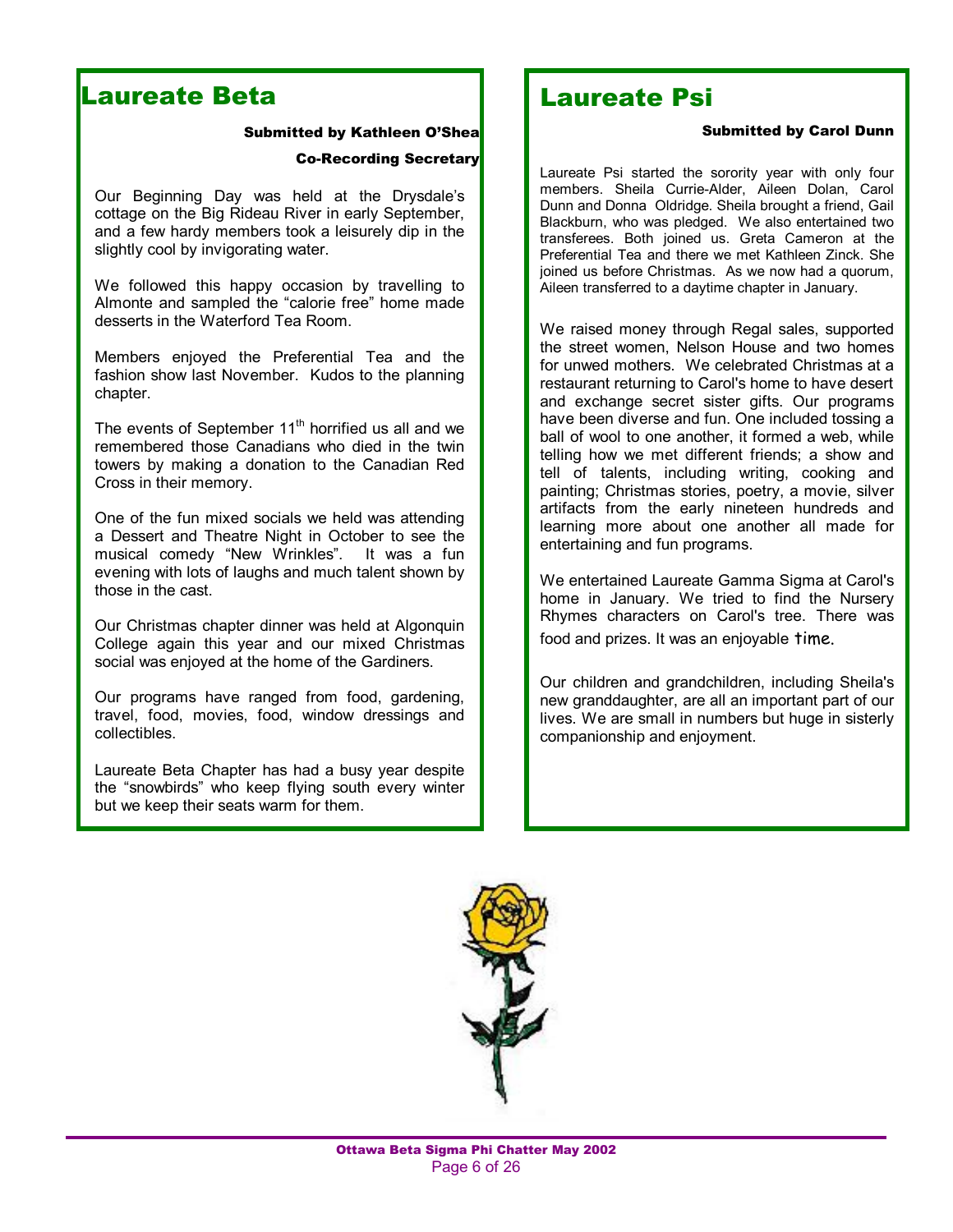### What Sorority Means To Me

#### Betty Navaux Pledge

#### Preceptor Delta Epsilon XP 3041

In this world of instant and I want it yesterday and the fast pace associated with it, we live day-to-day at mid to top speed which leaves little time for stop and smell the roses. It is specially fitting that *the* rose of Beta Sigma Phi is a yellow rose (for remembrance). It belongs to a quieter, slower-paced time. The words of the ritual tell you when the group was formed, but it held true then and now... a time to stop, meet with women of your own ilk, converse and enjoy female company in a time when women were either meant to run a house with servants, go to teas and do charitable work or if they were not well-off, to work like a man outside, run the house, bring up the kids a kind of "Jack of all Trades" sounds familiar? And now we are expected to either drive a tractor or drive the kids, decorate with skill, cook a la Cordon Bleu, be well-versed on world events, be receptive and a companion to our mate, Dr. Seus to our kids and a great hostess to all. This leaves very little time, if any for intellectual pursuits which is why this club was formed. To read good books and discuss them, to soak up a little culture and whatever else might come up-and all without men, who thought until recently that we were too emotional and unstable to have the right to vote... even now, women are still undervalued and that glass ceiling though a bit higher perhaps is still here. Women, especially now, when families are not only across the country but around the globe need each other to vent safely, to support in a non-negative manner... in a warm and welcoming, non-judgmental ambience. In such a climate we are not afraid, since we are all fallible, for most of us "have been there, done that" or we have had to "suffer through this" which means, hopefully that we can help each other remain "sane" in body and mind.

I wish I had had an opportunity to join such a club 10 years ago, when I first came to Ottawa... though perhaps it was meant to be in this time frame. Now that I am a member, I intend to do all I can to further the cause and be a better person, a good friend and perhaps of help to my fellow sister, if not here, then anywhere I can.

And that is what being a sorority sister means to me, taking the best from the past and our 'wise women' and becoming wise ourselves, being the best I can be now and doing my utmost to make the path for me and my sorority sisters as pleasant and pain-free as possible in the future, with each of us supporting the other where ever we are and even when we are 'away from me and thee'.

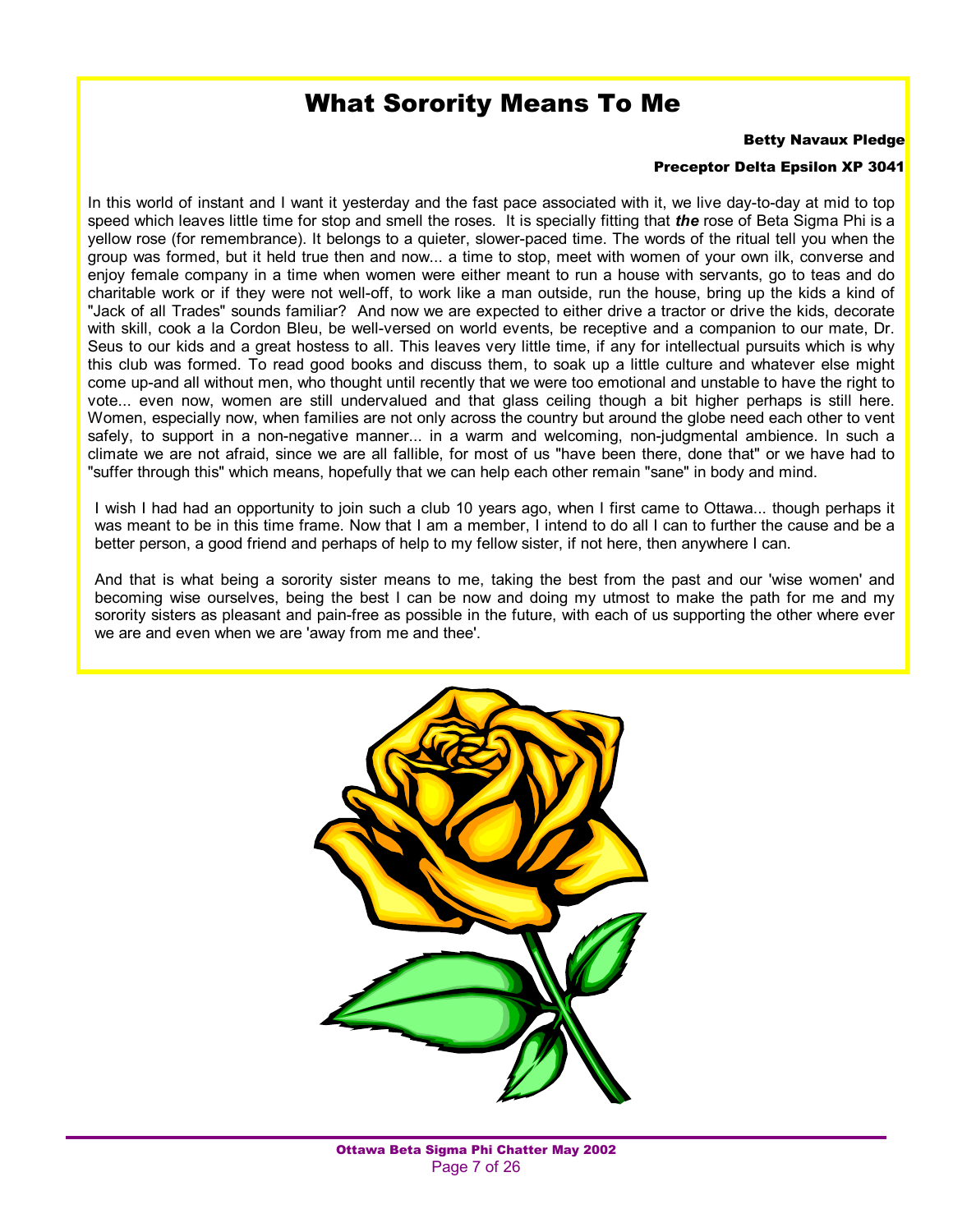### The Beta Sigma Phi Endowment Fund Women's Health- Ottawa Hospital

*Established in 2000 with surplus funds from the 1999 Convention* 

The Endowment Fund at the Ottawa Hospital was established, by a per member vote, in 1999 with \$10,000. This amount came about as a result of surplus funds from the 1999 Convention. It is known as the Beta Sigma Phi Endowment Fund for Women's Health.

The balance in the fund is now approximately \$13,500. Donations from Chapters, special events and from surplus City Council funds have increased the fund since its inception. Our establishing this endowment fund was the first of its kind at the amalgamated hospitals of Ottawa.

The Endowment Fund provides a never ending source of income to the Ottawa Hospital Foundation as the principal remains untouched while the income generated from the fund is directed to women's health.

It is a lasting memorial to those who have gone before us and a tribute to all Beta Sigma Phi members in Ottawa. It is also a gift from Beta Sigma Phi to our daughters, granddaughters and even greatgranddaughters and all women in the community who share the same health needs and concerns.

*Should chapters wish to contribute to the endowment fund, cheques can be sent to* 

*The Ottawa Hospital Foundation* 

*Beta Sigma Phi Endowment Fund* 

*1053 Carling Avenue* 

*Ottawa Ontario K1Y 4E9* 

Sisters of the Year Amberlee O'Connor Zeta Paula Bailey **Sigma** Shelagh Ralston Xi Chi  $Xi$  Epsilon Delta Pi – Richmond Barbara Rider **Preceptor Gamma Psi** -Richmond Bambina Lemme Preceptor Delta Epsilon Claire Wesson **Preceptor Epsilon Theta** Norma O'Toole **Preceptor Alpha Phi** Lorraine Langill **Preceptor Alpha** Lambda Jan Wainwright **Preceptor Alpha Theta**<br> **Cheryl Smiley Preceptor Gamma Cheryl Smiley Cheryl Smiles Cheryl Smiles Are Act Of Preceptor Gamma**<br>Preceptor Gamma Preceptor Gamma Barbara Cook Preceptor Alpha Eta Helen Stewart Laureate Phi Elaine Phillips **Laureate Lambda** Caroll Dunn Laureate Psi Margaret Van Dusen Laureate Alpha Upsilon Lenore Law Beta Master Joan Cameron Beta Eta Master **Alice Burns Theta Master** Helen Revealy **Theta Master** . . . . . .

. **. . . . . . . . . . . . . . . . .** .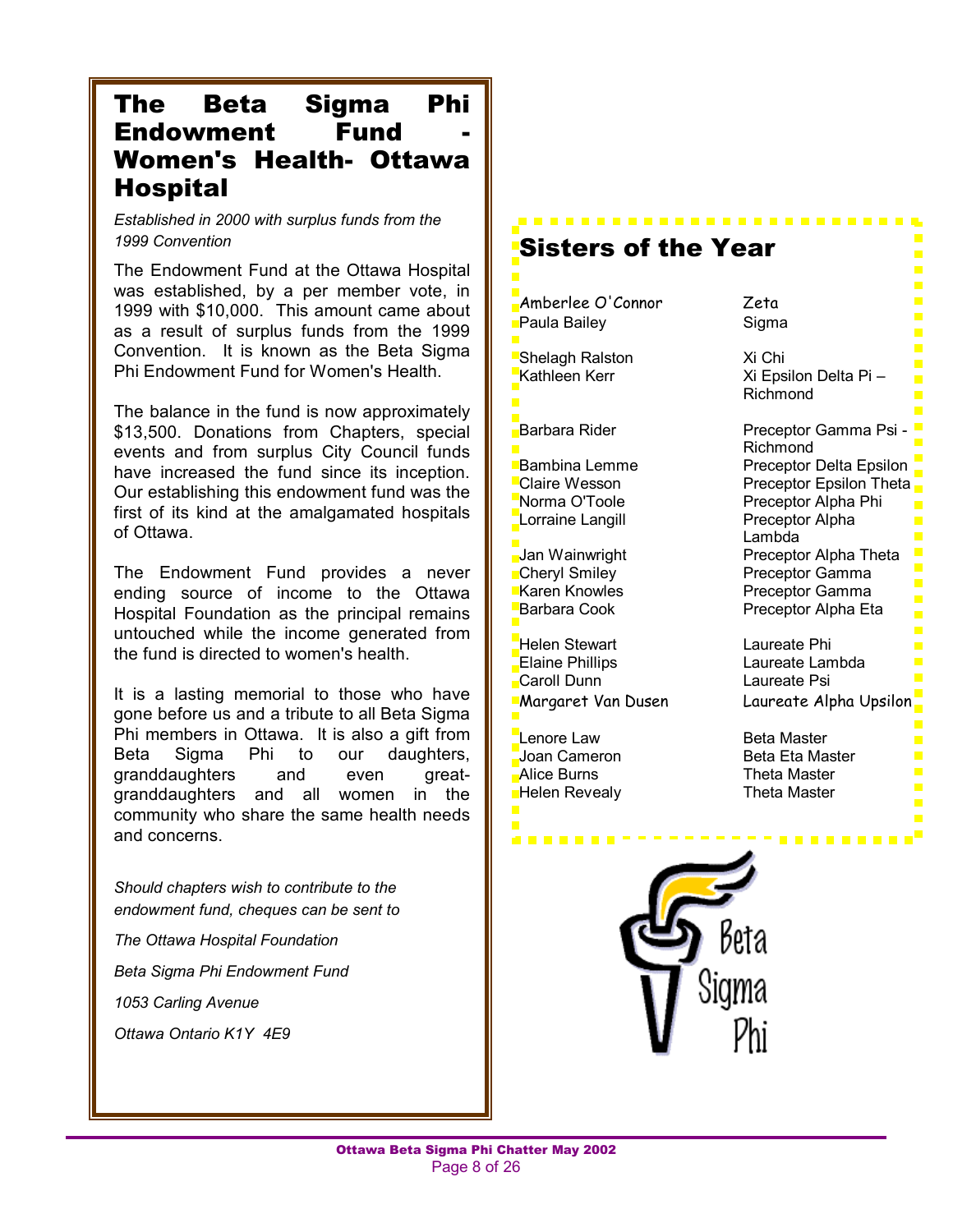#### **REGAL REGAL REGAL**

Just a reminder that the number to be used to get the 50% discount on Regal orders is **91 56** 

**918** and it is in the name of Helen Barnard, Laureate Lambda.

And if you are ordering something that is personalized, please let Helen know as it will be delivered to her  $-$  she will want to make sure that it gets to the rightful owner.

### A PLEA

**In setting chapter budgets for the 2002- 03 it would be nice if all Chapters considered making a contribution to the two major initiatives in which we as Beta Sigma Phi's can take pride: the Carleton University Bursary and the Endowment Fund for Women's Health.** 

**I believe it is important to keep these funds in a good financial position - safe from the effects of inflation and increasing demand.** 

**We are 28 chapter affiliated with Ottawa City Council. If each chapter committed \$10 to each of these initiatives, it would see an increase of \$280. Similarly \$15 would mean \$420 and \$25 would mean \$700. This would definitely help to counter the effects of inflation and increasing need.** 

**If Chapters are interested in this, perhaps we could have a discussion in the fall with Chapter cheques made out to City Council in December so that one cheque could be presented to each of these projects.** 

**WE CAN MAKE A DIFFERENCE** 

### A Most Interesting Program

Submitted by Barbara Cook

#### Member Advisor to Zeta

On April 10<sup>th</sup> I had the pleasure of taking Joyce Shearer to a meeting of Zeta Chapter. If there is anyone who is not aware – Joyce is one of the founding members of Sorority in Ottawa  $-$  she was one of the original members of Zeta in 1937.

The program for the evening was "Early Days in Zeta". After many years of lying dormant, Zeta came alive again in the mid-nineties. But this meant that the new members did not have scrapbooks and stories of early days. So  $-$ Joyce was invited to Zeta  $-$  and thoroughly charmed the members with her recollections. In 1937, 35 members came together to form  $Zeta -$  they answered ads placed by International in local papers "seeking intelligent young girls".

Zeta members were "presented" at the Opening of Parliament in 1938 – know much about suitably attired in long gowns, white gloves and a veil  $-$  and well versed in the protocol of meeting the Governor General of the day  $-$ Lord Tweedsmuir and his wife.

Joyce recalled a Founder's Day, where a four-piece orchestra would be hired for  $$18.00 -$  and long dresses and white gloves were again acceptable attire.

Past issues of the Torch were circulated, providing much amusement at some of the sorority items listed for sale, including in 1965, a Beta Sigma Phi head scarf and "pretty red frock to brighten your kitchen."

Joyce was treated to seeing Zeta's Affirmation Ritual  $-$  a ritual to be conducted one year after joining sorority.

It was a breath of fresh air. Joyce offered some insight into Zeta that was welcomed by today's members. In the words of one member

"It is great to meet and talk with a founding member of our group and hear about all of the changes Ottawa BSP has gone through over the years. For some of us, whose mother's have been in sorority for years, we understand the life-long commitment that BSP is and the importance of being a dedicated sister. I think this was reinforced for us (and perhaps introduced to others who really don't sorority) by hearing Joyce speak. Joyce's commitment/dedication of 65 years is outstanding!! This is our 65th anniversary this year, and I'm hoping to have Joyce back in the fall for Zeta's anniversary celebration."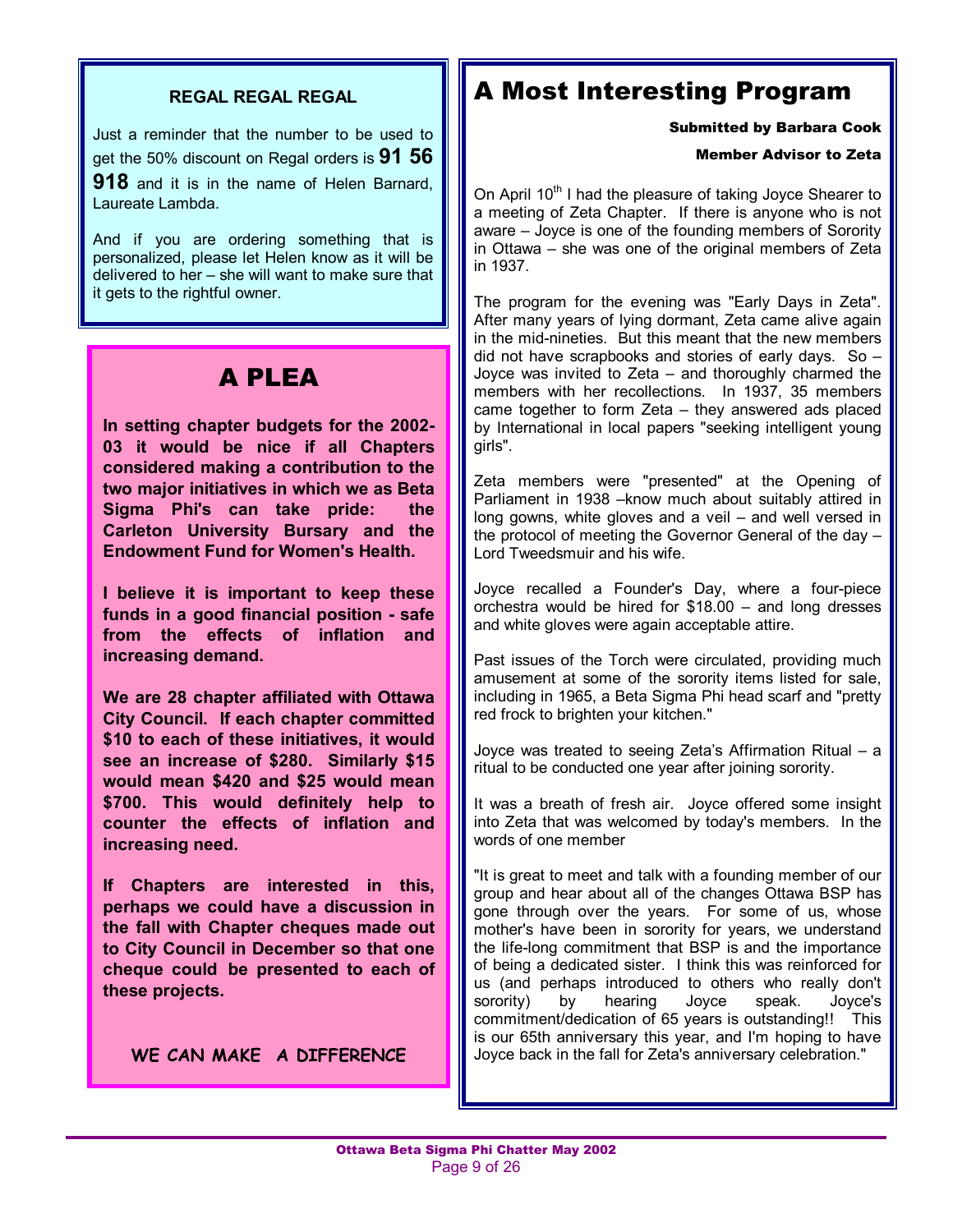### The Beta Sigma Phi Bursary - Carleton University

*Recipients 2002* 

**Crystal Graber** - third year of the Arts Law/Human Rights program. Kerry Wells - third year of the Arts Psychology program. Safia Djalal - second year of the Electrical Engineering

program.

Did you know that our bursary is rapidly approaching middle age? The first Carleton University Bursary was awarded in 1964-65 and was to be for a three-year period only. It was not until 1971-72 that we advised the University that it would be an annual award.

The idea of a bursary originated in 1947 when Zeta established a \$25 award to a girl at Lisgar Collegiate Institute, who ranked first in English Literature in her graduating class.

In 1949-50, Zeta's commitment was taken over by City Council and the award was extended to Glebe Collegiate, the High School of Commerce, Fisher Park High School and Nepean High School.

In 1986, Beta Sigma Phi transferred the management of this bursary to Carleton University. At the annual City Council meeting in May of 1985, Joyce Shearer reported that she gave a \$12,875.01 cheque to Carole Fleck, Awards Officer at the University. In addition, a direct transfer was to be arranged for Canadian Pacific shares (I believe with a value of approximately \$2,000) plus an additional \$2,000 was to be given after the 1987 convention.

When the books for the 1999 convention were being finalized, it was clear that there would be substantial surplus funds. With a per member vote, we agreed that \$10,000 would be used to establish the Endowment Fund for Women's Health and the balance of approximately \$4,000 would be given to Carleton to augment the bursary. The value of the fund is now \$20,520.39

Should your chapter wish, contributions can be made to the bursary fund by sending a cheque to

Carleton University Awards Office - Re Beta Sigma Phi Bursary

202 Robertson Hall

1125 Colonel By Drive

Ottawa Ontario K1S 5B6

**The following is a thank you letter that was sent by Crystal Graber, one of the bursary recipients, earlier this year.** 

**Dear Ms. Barbara Cook,** 

**I would like to thank you for the bursary I received. It has been an immense help, more so than expected as my father also retired early this year. The money of course went strait to tuition. As a result, I was able to buy the books for my classes this year without having to spend my rent money.**   $_{\tiny \odot}$ 

**Thank you so much for your help! Sincerely, Crystal Graber**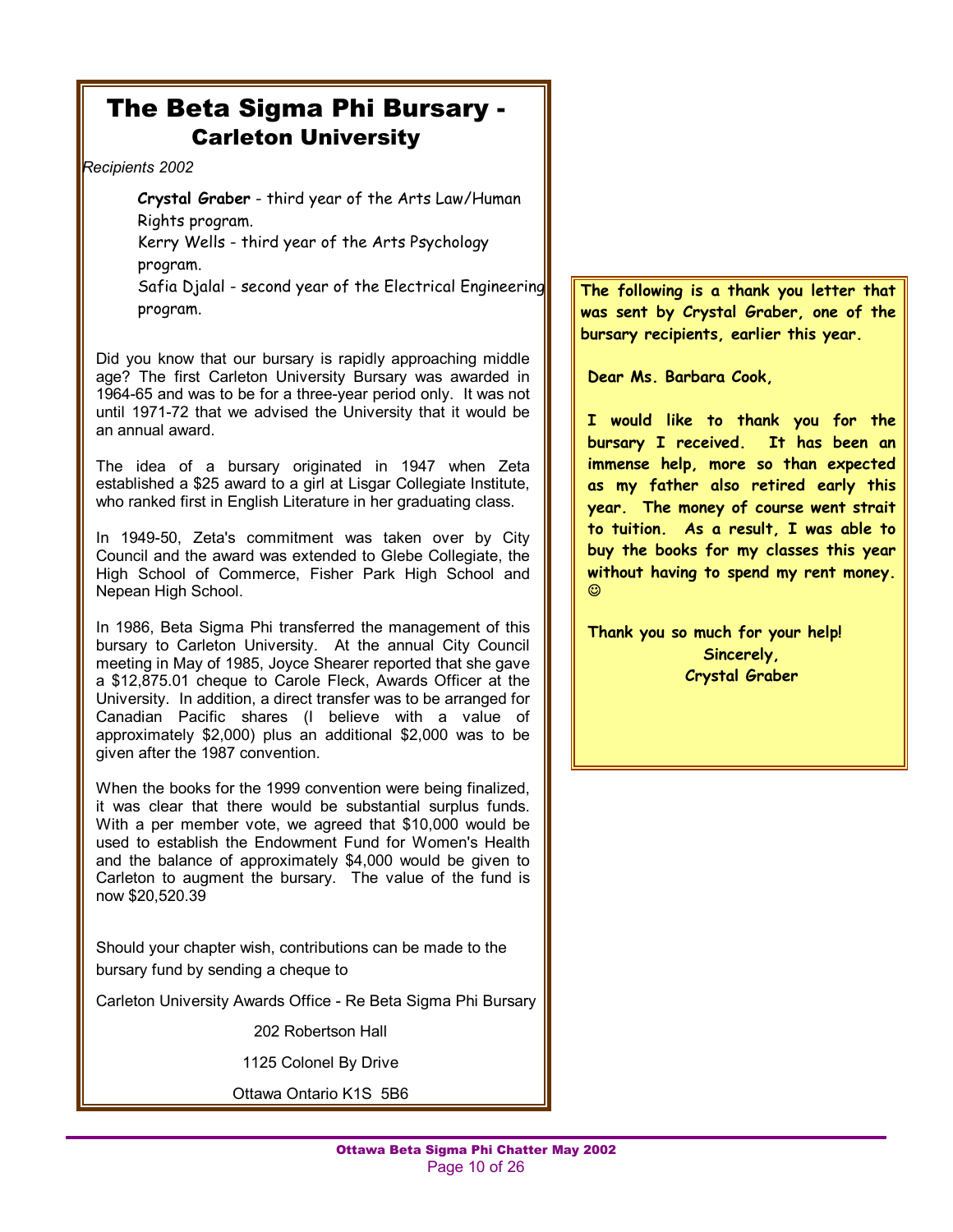#### Г Alpha Upsilon Master

*This article was received in late November - too late for inclusion in the December 2001 Chapter Chatter* 

#### Submitted by Louise Ide

November 10 2001, 11 members of Alpha Upsilon Master flew off to Miami to join the Beta Sigma Phi cruise on Carnival Victory to the western Caribbean.

Flying anywhere these days is not fun - lineups after lineups, meaning long hours on your feet going nowhere. But we got there and had perfect weather, though very hot, and calm seas for the next week.

We explored Cozumel Island, Mexico, Grand Cayman Island and Jamaica and of course shopped, shopped, shopped all the way! Most of us even climbed the 600 foot Dunns' Falls in Jamaica from the ocean level to the top. We may be aging but our spirits are still up to the challenge.

We met sisters from California, Maryland and Minnesota. There were 65 BSPs in all - not many among 3000 plus passengers on that huge floating city. Our chapter made ourselves known (the noisiest) and were the only ones to put banners on our stateroom doors - we needed them to find our way home sometimes!

A great time was had by all. We have hundreds of pictures and the memories to go with them. The trip home was fraught with difficulties for all, but in time those memories will only add to our stories.

Now it's onward to Christmas and the two great parties we have planned. We'll even find time to wrap gifts for the Boys and Girls Club also. We're a very busy group.

### Theta Master

#### Submitted by Mildred Ross

Theta Master Chapter has thirteen members, which includes two new members who joined us this year and one Honorary member. We meet on the second and fourth Monday (afternoon) of each month, except January and February, when we meet once each month.

Our closing luncheon was held at the International Restaurant in Algonquin College.

Beginning Day luncheon was held at the home of Mildred Ross, and Christmas Dinner was at the Redwoods Retirement Home.

We attended the Fall and Founder's Day Dinners. During the year the chapter made donations to the Union Mission, Shepherds of Good Hope, Salvation Army, and the Ottawa Food Bank. We also supported the M.S. Christmas Party. Profits from the sale of Regal products help to fund these charitable projects.

We have several members who regularly volunteer at local institutions. Some of our members belong to "Food for Thought" luncheon club, (a club for retirees) and also regularly attend performances at Ottawa Little Theatre, National Arts Centre, Centrepointe Theatre and Opera Lyra Ottawa. Many of our members travel extensively.

We enjoyed a wide variety of interesting programs this year.

The close friendship of the chapter members is of great value to all of us.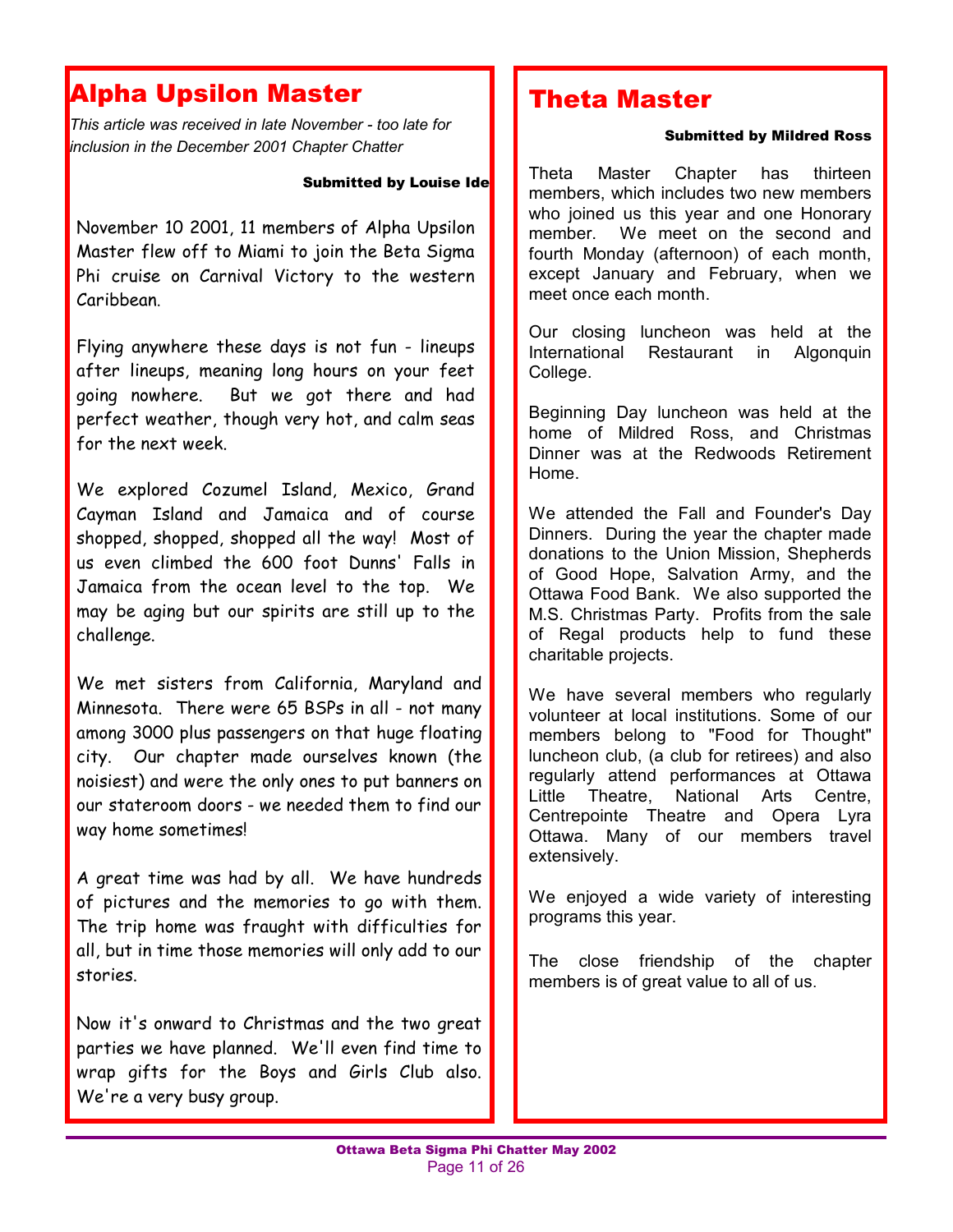### Alpha Master

#### Submitted by Diane Wheeler

Since the last issue of Chapter Chatter, ALPHA MASTER has been very active. My, my how time does fly! And we're still social butterflies!

#### SOCIAL:

December 17, 2001. We held our annual Christmas Pot Luck at the home of our resident Snowbird, Phyllis Beveridge. We were delighted to have Ruth Barber and Rita Leishman join us. Our President, Audrey Couzens, conferred the 60 YEAR RITUAL on these two gracious ladies and presented them with the Founderís Award. CONGRATULATIONS! - March 2, 2002. We attended a Mixed Brunch at Noahís Restaurant.

We have been hard at work preparing for Founder's Day. We held work parties to finalize plans for meals, decorations, etc. By the time you read this, Founder's Day will have come and gone. We do hope you enjoyed yourselves. We wish to acknowledge FLOYD BJERKE, husband of Bonnie, for his contributions to ALPHA MASTER. Heís our "ticket man" and always come up with a professional product. THANK YOU FLOYD.

May 4. A chance to get together with Marjorie and Peter Steeves at the home of Bonnie and Floyd Bjerke. They will be moving to Cornwall. - May 6. We will be entertaining Laureate Alpha Upsilon and our special guest will be Mary Cook. Itís always a delight to have Mary join us. - We are looking forward to our Wind-Up on the 29th ; the culmination of a very active and rewarding Sorority year.

#### PROGRAM:

We continue with our book reviews. We're very well read, you know!

#### WAYS & MEANS

The winner of our Christmas Reindeer Raffle was Shelagh Rolston. We continue to sell Regal and "Gift From the Heart" book.

#### COMING AND GOINGS

Bonnie and Floyd Bjerke welcomed Grandchild number 8.

Marjorie McDonald Steeves and husband Peter will be moving to Cornwall in June, to a new condo apartment.

Betty and Alistair Carr have sold their home and are now living in a high-rise condo in the West end. - I guess you could say that Marjorie and Betty are "moving up in the world". - We are always pleased to have Deanna Herbert drop in for a meeting. She's now living in Ingleside.

Following our March 27th Elections, our slate of Officers for 2002/03 consists of:

| President                      | Joyce Shearer           |
|--------------------------------|-------------------------|
| <b>Vice President</b>          | <b>Grace Sutherland</b> |
| Treasurer                      | Dency Sharkey           |
| <b>Recording Secretary</b>     | Jackie Brewe            |
| <b>Corresponding Secretary</b> | Dianne Wheeler          |
| City Council Rep.              | <b>Audrey Couzens</b>   |
| City Council Alt.              | <b>Grace Sutherland</b> |

We are so pleased to have the two "original" members of ALPHA MASTER back at the helm!

Finally, we would like to thank you, our Sisters, for your support and friendship over the past year and we wish you all a wonderful summer. See you in September.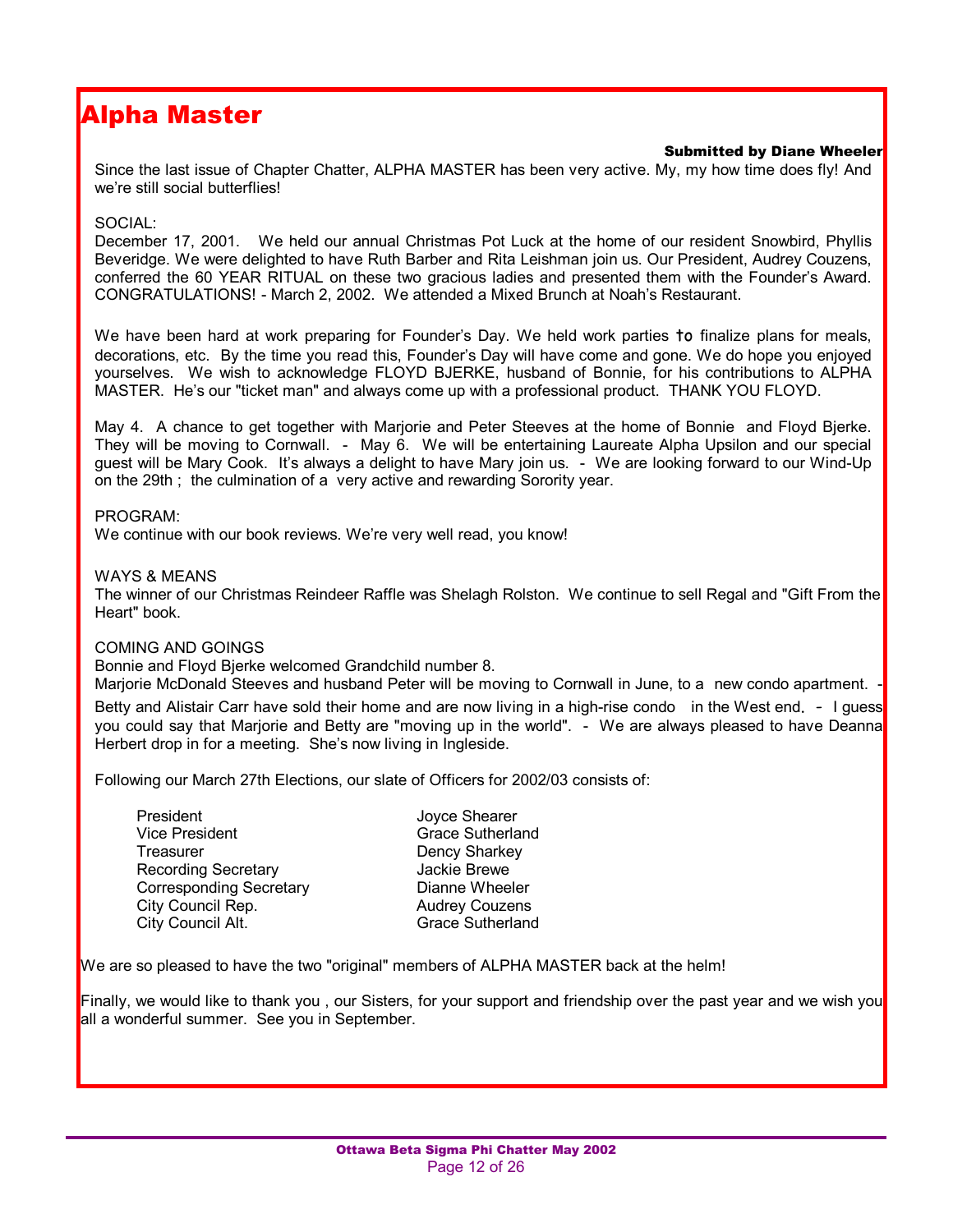### Preceptor Gamma Iota

#### Submitted by Anne Langlois, President

This year's theme "Weave a Web of Friendship" certainly pertains to our Chapter. Our Chapter is comprised of 10 members living in the Kanata and Barhaven area. The majority of this group have been together for at least ten years (progressing to various levels along the way). During our years together we have become "special" friends, sharing the joys and sorrows and offering our support to each. Our Chapter helped celebrate the marriage of Bonnie Karalekasí daughter Athena, holding a kitchen shower for her and having the privilege of attending the wedding ceremony and reception. Also, Anne Langlois' daughter Laura purchased a new home and the Chapter sent her a lovely card and a Beta Sigma Phi cookbook..

This past year has been a very busy one for Preceptor Gamma Iota. We have season's tickets for the Kanata Little Theatre (for the past 2 years) and always meet for a nice dinner before hand. In May we are going as a group on a theatre tour to Toronto for two days and seeing Mama Mia and the Lion King. We have enjoyed going to Merrickville on a number of occasions to shop and also to go to theatre dinners at Dickensí Gads Hill Place Restaurant. We attended a dinner theatre presentation of Shirley Valentine in November at Gads Hill and a number of members and their spouses and friends stayed in Merrickville for New Years Eve for a lovely evening dinner and entertainment at Gads Hill Restaurant.

Again this year our group sold daffodils for the Canadian Cancer Society on the  $6<sup>th</sup>$  and  $7<sup>th</sup>$  of April. We also purchase crocuses as a group for The Canadian Institute for the Blind.

Cindy Parenteau and Norma Brooks started new jobs this year and Nancy Big Canoe received a promotion in the government to a PM4 level position.

We had our lovely traditional Christmas Dinner at Ingrid Rowlandís home. Ingrid had her house decorated beautifully for the occasion and we all enjoyed a lovely turkey dinner and opening our secret sister gifts afterwards. At Christmas we donated \$100 to Nelson House (a womenís shelter) and our group has also committed a \$100 donation to the Women's Health at the Ottawa Hospital at the end of each year.

For our Ways and Means we have a draw each meeting (\$2.00) for a gift supplied by the winner of the previous draw (the President usually brings in the first gift). Our largest money-maker is our "travel auction" which is held either the  $2^{nd}$  or  $3^{rd}$  meeting of the new year. Each member brings something she has picked up on her travels during the summer and we auction it off. We have had a black velvet wall hanging of Jamaica, which was donated at least 7 years ago by a sorority member, and each year it is "secretly" entered into the auction and someone usually spends quite a bit to have the privilege of keeping it for a year. We also have a "lending library" where the girls borrow books for a cost of \$0.50. These two activities have allowed us to keep a healthy balance in our bank account and be able to donate to at least two charities throughout the year.

We look forward to Founderís Day Dinner as Patricia Levy will be receiving her (Order of the Rose) 15-year pin and we have a new pledge, Patricia Javed. Our Vice-President Gail Campbell will be a member of the colour party for the Rituals at Founders Day Dinner.

Our "Girls Goodbye" is usually held at a special location, last year it was a lovely Tea Room in Pakenham. We make a point of meeting at least twice over the summer months, once usually for a BBQ at Nancy Big Canoe, and either a shopping weekend or a get away at one of the ladies cottages.

Our group certainly has woven a web of friendship throughout its members.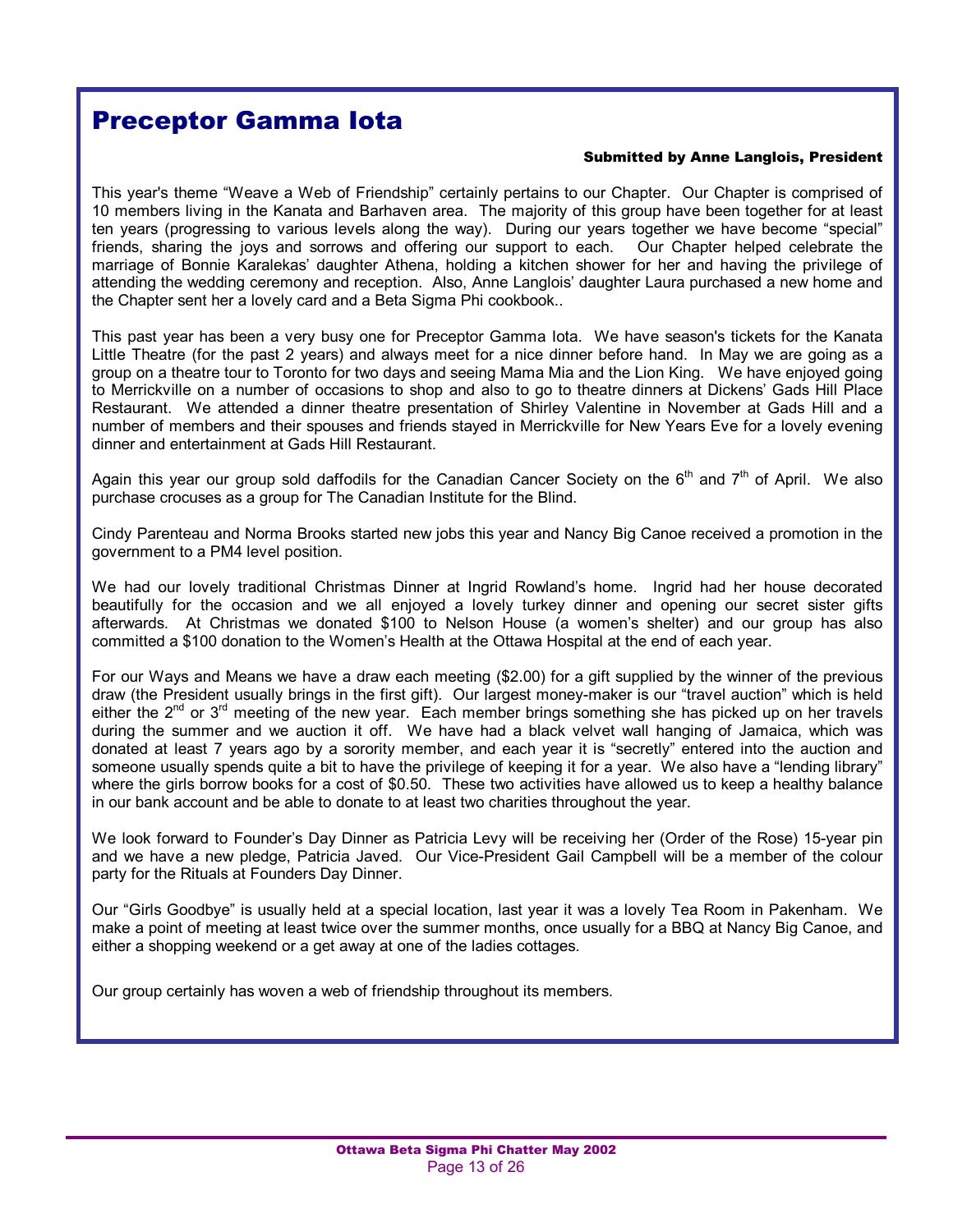### Xi Delta Xi - 2002

#### Submitted by Heather Sutherland

Once again we find ourselves a small Exemplar chapter in the west end, surrounded by sisters who are bonded by sorority values, cherished friendships and numerous common interests.

Our first thoughts during our first meeting this year were with our sisters in the United States and related countries that were too closely affected by the terrorist attacks on the World Trade Center and The Pentagon.

This year we are seeking to find a dormant chapter to re-open as we have discovered in our search since last spring that there are no chapters in the west end whose membership closely relates our age group or desire to be a two meeting per month tradition. We have some names to contact for joining our chapter, which we will be calling this fall.

We had some different adventures and traditions planned for this year. First of all we attended an out of house meeting, taking in the "Haunted Walking Tour" of Ottawa in the fall. Following this walking tour downtown on a balmy October evening, we went to Darcy McGee's Pub for a pint to calm those ghostly jitters! This was a welcome outing for perspective members to see our idea of a cultural event! Our Hallowe'en meeting was a costume party where we had a Hallowe'en decoration game, ensuring each sister went home with some trick or treat! Next we included our spouses for our annual Christmas Party since our numbers are small. President Heather conducted a mock Ritual for our partners where toilet brushes adorned by candles were the traditional lighting of the torch for these daring men! Mrs. Pauline Claus made up a Christmas gift mug for each of the men, stuffed with holiday treats so they wouldn't feel left out during our gift exchange.

Special news was shared by Heather that there will be a wedding this summer! Our socials certainly are taking on a new style!! In the quiet of winter, a pool tournament was held at Sheila's Cue and Cushion establishment. Pizza and beer followed the game. Another Wine and Cheese is planned for April since we enjoyed the last one so much. Each sister selects a country to bring 2 bottles of wine from as well as an appetizer that reflects their palate as well.

Valentineís found us in the middle of a cold winter here in Ottawa and so out to dinner we went for another out of house meeting followed by some viewing of icy decor here in the Nation's Capital.

We are looking forward to taking part in the CHEO Telethon this year as our Service project for our local children's hospital. We continue to support our City Council with sales from Regal.

All sisters, members, transferees and new pledges will be attending Founderís Day this year and so our small chapter is growing and better yet, continues to have new fun and new traditions along the way!

We intend to end the year a little differently this year at our girl's good bye by hiring a Spa company to come to Loriís home to give all of us that little perk followed by a barbeque where we think we might even be nice enough to invite the spouses to join us again!

We are having just too much fun!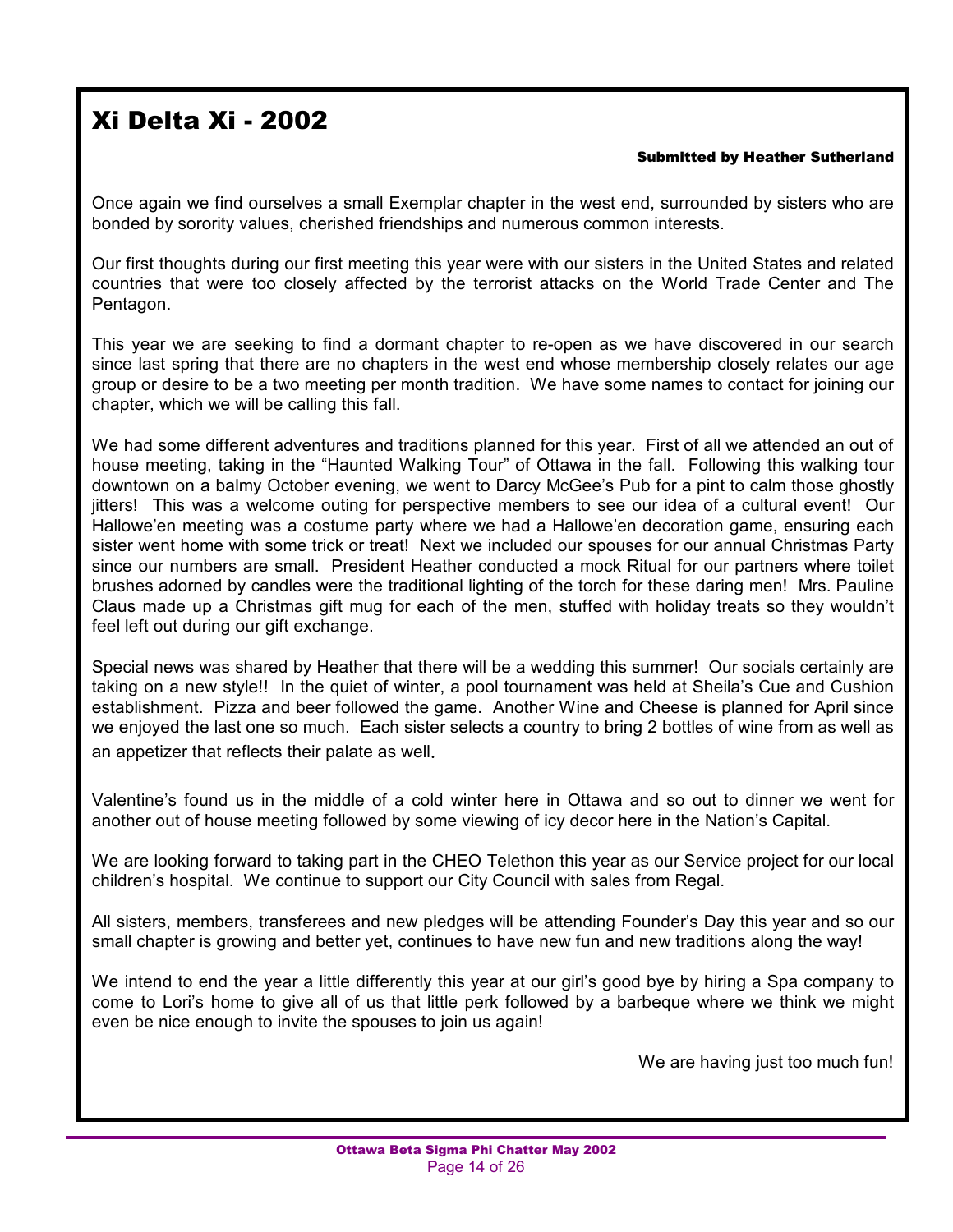#### **JOYCE SHEARER**

This evening we are honouring a very special member, Joyce Shearer, Alpha Master.

In 1937 Joyce was one of twenty-five other young ladies who joined to weave a web of friendship by forming the first chapter in Ottawa - Zeta Chapter was formed and Joyce had the honour of being one of its chartered members. Zeta chapter is still active with ten members. 1944 Joyce progressed to Xi Alpha Chapter  $-$  again as a chartered member and this was the first Exemplar chapter in Ontario. 1952 she had a presentation titled -"The Ideal Beta Sigma Phi" partly published in the torch. 1956 - 1964 Joyce left the Ottawa area to reside in the Montreal - Lakeshore area where she was an Advisor and 'regular' member. She returned to the Ottawa area and became a member of Preceptor Gamma Chapter. During this timeframe Joyceís picture graced the front cover of The Torch for the presentation to the National Library.

1975 progressed and became a chartered member of Laureate Beta chapter. 1988 again progressed and became a charter member of Alpha Master - the first Master chapter in Ontario of which she is incoming president for the coming year  $2002 - 2003$ .

Joyce set up a card index inventory of all Ottawa members; acted as chairman of the Special Review Committee on the Investment Fund; was a member of the Ad Hoc committee to update the City Council Manual and the Project Committee in the 1980's. She worked on the History Book - 'Through the Years with Ottawa Beta Sigma Phi" - Now she is anxious to get started on the next fifty years!

Joyce helped plan the first state convention held in Ottawa and worked on the city-wide rushing, was a chapter advisor and over the years has been a very strong supporter of

#### **JOYCE Continued**

City Council and still attends Council meetings.

As I have briefly walked you through the first 65 years you can imagine - Joyce has done it all. AND IN JOYCF'S OWN WORDS:- "There are very few activities in which I have not been privileged to be a part -conventions, Building fund committee, Member Advisor, various assistance programs during the War and with the Canadian Legion; selling football programs, Grey Cup activities, even acting as rehearsal chairman for a semi-professional show, while very pregnant. I have been City Council President and Parliamentarian.<sup>"</sup>

Though very busy with sorority she did take time to marry, become a mother and a grandmother. Sheís an accomplished needlewoman and weaver, a musician and teacher, and an active participant in her church and community.

JOYCE - You are like the Eveready battery you just keep going and going and going!

Joyce has received many Awards over the years: - 1955 - the Order of the Rose, one of three to first receive this award  $-1979$   $$ received the Silver Circle - 1987 received the Golden Circle.

1984, April 25  $-$  At a Founder's Day dinner, for the first time, exactly 18 years ago today, Joyce was presented new honour, the highest award possible for an Active member - the Award of Distinction.

Now we have one more award to present to Joyce on behalf of Ottawa Beta Sigma Phi. Joyce is being honoured for 65 years of active membership in Beta Sigma Phi. Joyce, we have all looked to you for help and guidance during these past 65 years and it is

Continued on the next page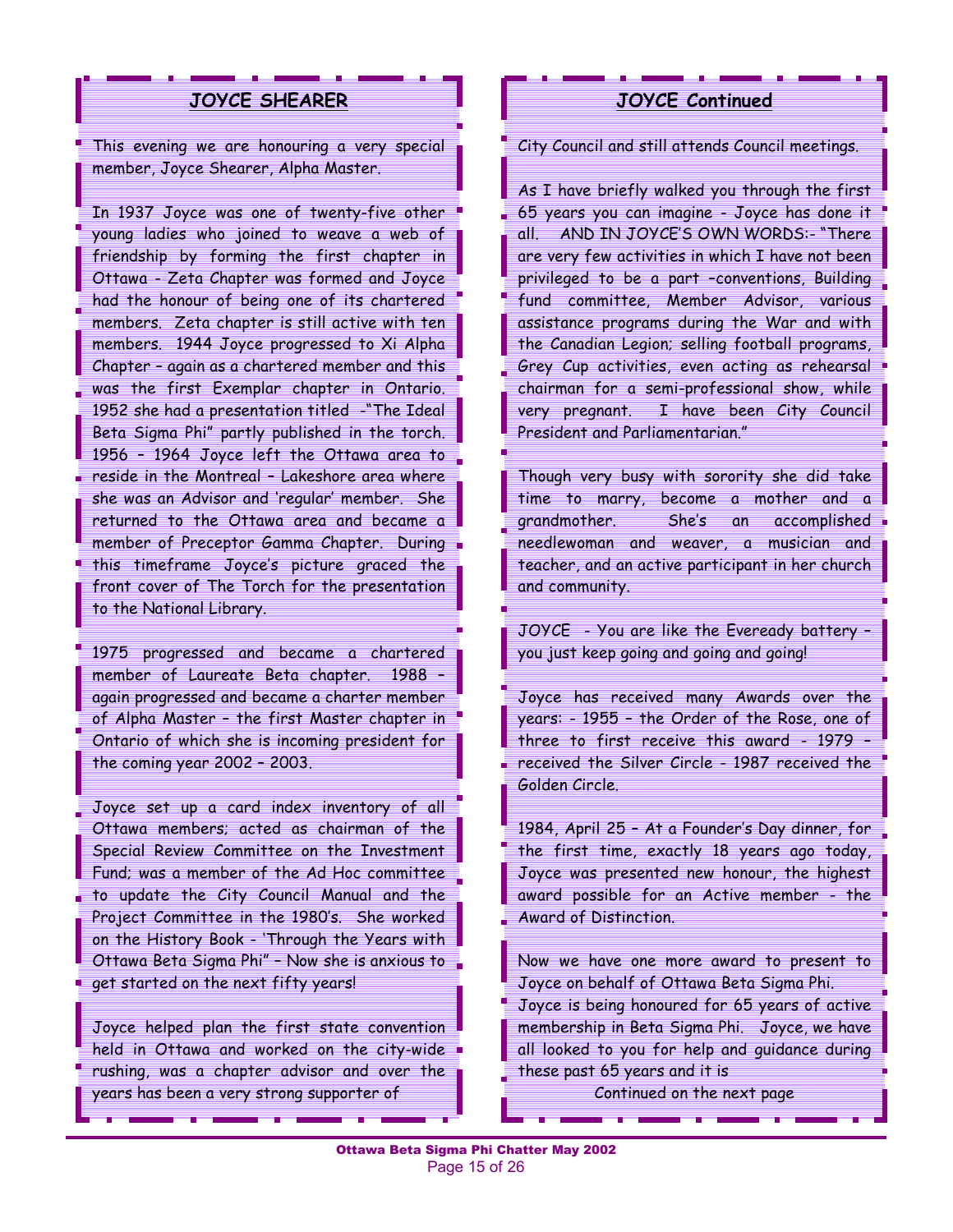### **JOYCE Continued**

with heartfelt thanks and warmest wishes that we present yet another award for still being there for us!

#### The INTERNATIONAL CERTIFICATE:

On behalf of Beta Sigma Phi International they have sent you this certificate along with many best wishes.

Presentation Made: Founder's Day

April 25, 2002 By Jane Knight President Ottawa City Council



### Xi Chi

#### Submitted by Peggy McDougall

Xi Chi is a traditional Exemplar level chapter that meets the second and fourth Wednesdays of the month. We have seven members. We welcome our newest member Lauren Webster, and at the end of the year, sadly say goodbye to our sister Jane Dumais who is moving to Winnipeg.

Our members attended the Preferential Tea. Our Christmas party included hor's d'ouvres at a sister's home with a gift and ornament exchange, followed by dinner at restaurant. We have also had a Movie Night, a mixed Wine Fest, and a Breakfast Rush Party. Shelagh participated in the Goin' to the Chapel event.

For Founder's Day, the entire chapter was in attendance to see our sister, Marilyn Ashton, receive the Order of the Rose, and our sister, Shelagh Rolston, receive the Sister of the Year award. Our Girl's Goodbye event was a Mexican night with Tacos.

We have had a wide variety of programs including a personal look at WW2, the history of St. Patrick's Day, a critique of Georgia O'Keefe art, and the life and times of the performer Gowan.

Through Regal sales, profits from the Wine Fest and monthly raffles, we have supported the MS Christmas Party, women in Afghanistan (Dr. Samar's organization), and the MS walk.

The true meaning of sorority - friendship, has been evident through it all!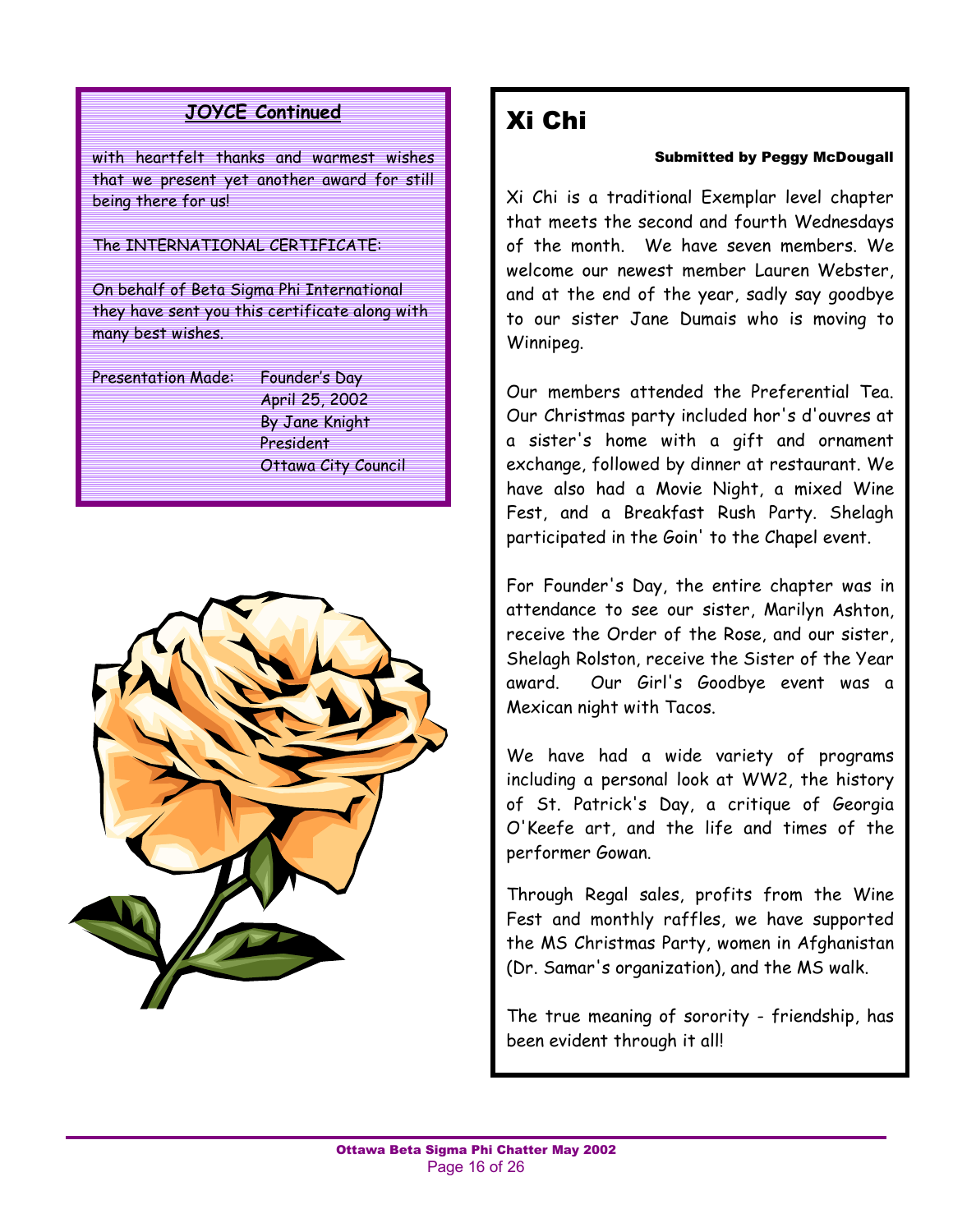### Laureate Alpha Upsilon

#### Submitted by Wendy Russell

For a change of pace, Laureate Alpha Upsilon planned two meeting night outings in the New Year. In January we went to the cinema complex at South Keys where we each chose the movie we wished to see. Selections included "A Beautiful Mind", "The Shipping News" and "The Count of Monte Cristo." All received favourable reviews. We then met at Kelsey's for good food and socializing.

In March we had an evening at the Rideau Carleton Raceway and Slots. We didn't fair well at the slots but we enjoyed a delicious dinner and great conversation.

Many of our programmes this year have featured readings about friendship as we used the International theme "Weave a Web of Friendship". One night we each described an early friendship. Another night we were asked questions that brought back memories and revealed a lot about our members. Examples of the questions were "Name" the Christmas present that you remember the most from your childhood and why" and "What is your favorite movie?"

Our Service projects for the second half of the year are a food drive and a summer clothing collection. Several members sold daffodils for the Cancer Society.

We cancelled our winter socials as so many of our members were traveling. Members visited Mexico, Greece, Portugal, Bermuda, the Caribbean on a cruise, Georgia, South Carolina, Florida, the Laurentians, Regina, Winnipeg, Halifax, and Edmonton. Lorraine Spracklin was in New Brunswick for her mother's 90<sup>th</sup> birthday celebration. Members have trips planned this summer to Alaska and Ireland.

We are looking forward to being entertained by Alpha Master in early May. The end of May we will celebrate our chapter birthday at Capone's when we will reveal our Secret Sisters. We will close the year out with a mixed social in June.

On April  $27<sup>th</sup>$  our dear sister Anne Parker lost her fight with ovarian cancer. She was a loyal friend and devoted Sorority sister. She had a keen wit and we called upon her often to write humorous poems for a variety of occasions. We will certainly miss her.

### Laureate Alpha Omicron

#### Submitted by Joanne Bushell

The members of Laureate Alpha Omicron have had a busy year. Mixed socials included a Fall Frolic Wine Tasting, a Christmas Brunch and a Valentineís Chocolate Tea. In addition, many members and spouses enjoyed the presentations at Ottawa Little Theatre. Our Ways and Means efforts were supported by a Garage Sale in the fall and another in the spring. Service projects were varied and interesting. We knitted afghans for Laurier Manor, collected articles for the men at Laurier Manor and Madonna Nursing Home and filled Good Samaritan shoe boxes for war torn countries. Our latest project is an ongoing one of knitting teddy bears for Alzheimer patients. Perhaps the highlight of our year was a Mother/Daughter Tea in April. Members brought their daughters, daughters-in-law and granddaughters to a Sunday afternoon tea. What a wonderful way for all to meet and socialize. Many daughters were heard comparing notes on how they helped deliver all those secret sister gifts over the years! Four members are also making plans to attend the Beta Sigma Phi Convention in St. Johnís Newfoundland in June. As we look forward to the coming year we are very busy making plans for the City-wide Fall Dinner to be held at the Pineview Golf Course on October 24.We know it will be a very enjoyable evening as many of our sisters have already seen Shawn perform.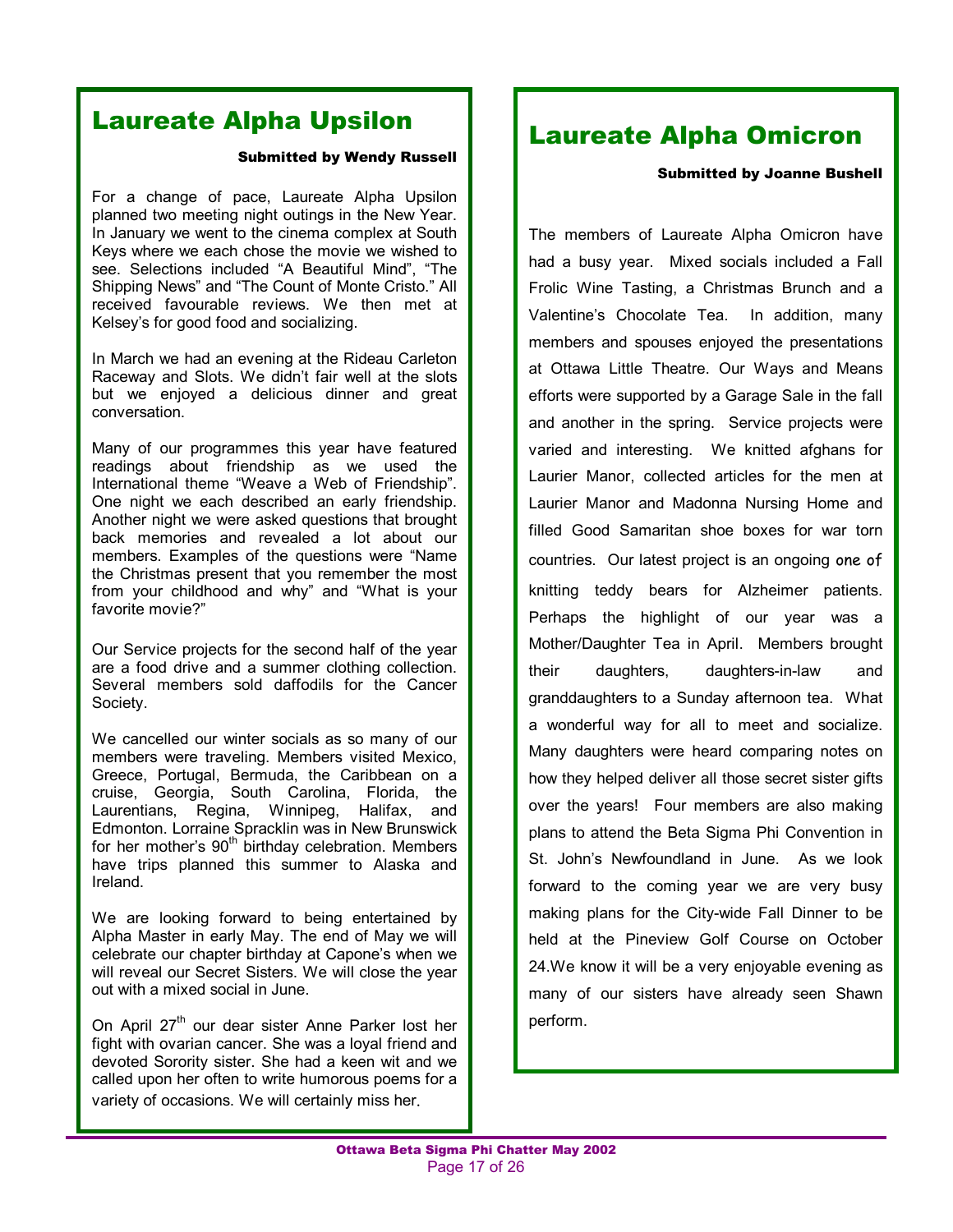### Beta Eta Master

#### Submitted by Joan Caroll-Watts

We started our year off with Beginning Day at Joan Carroll-Watts' home with a BBQ and Swim. We were Laureate Alpha Iota! Then, in September we received our new charter as Beta Eta Master.

Our Programs this year were outings and programs about the Supernatural and believe it or not there are a lot of places in Ottawa that are said to be haunted. Fridays Roast Beef Restaurant on Elgin Street for one. Our outings included a trip to the Old Mill in Manotick, the Museum of Civilization and out to the Movies.. We had guest speakers also. One was artist Ben Babelowsky!

We attended the Fall Dinner, Preferential Tea, and Founder's Day. We would like to thank City Council and chapters who put some of these functions on for a job well done.

Founder's Day was a very special evening for our chapter as Shirley Armstrong received the Golden Circle. Joan Carroll-Watts assisted by giving out the pins, certificates and the Yellow Roses to the Golden Circle recipients. Joan Cameron was our Sister of the Year.

We had a sit-down catered Xmas Dinner at the home of Paula Brown where we enjoyed good food, Secret Sister Gifts and fellowship with our Sisters.

In loving service to others, we donated a Christmas Dinner with the Turkey and all the trimmings along with a Christmas basket of gifts and goodies to Interval House. At this time, bags of clothing were given to Interval House. Another Service Project is once a month working at the Perley Lodge where we help with Senior's Birthday Parties. Lynwood Park Lodge is where one of our members does volunteer Work, reading to the blind and visiting with shut-ins.

Socials we love! Mixed Socials this year have been a Games Night, Bowling Evening, and BBQ and Swim. We are entertaining another chapter with a BBQ and Swim Party in June.

For Ways and Means this year we have sold Regal, had an auction within the chapter and a Garage Sale.

We have had some illnesses in the chapter and we lost a sister this year - Olga Algate and we have two sisters in Nursing Homes- Lois Fowler and Evelyn Ballantyne.

We are looking forward to our 2003 Sorority Year as we do not look back and grieve over the past, for it is gone;and we are not troubled about the future, for it is not yet come. We live in the present, and make it so beautiful that it will be worth remembering.

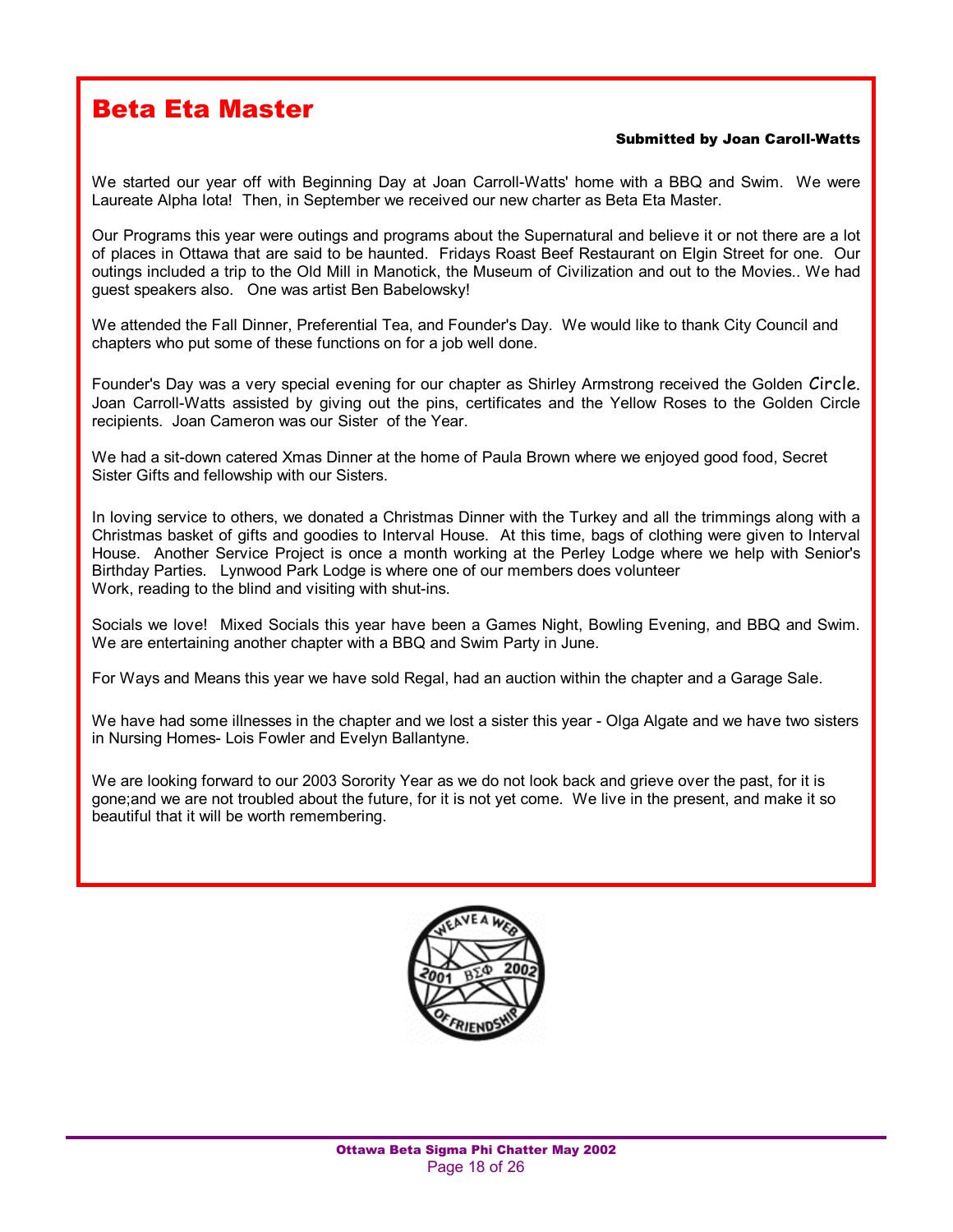### Alpha Upsilon Master

#### Submitted by Louise Ide

Our year began in August with Beginning Day - a supper and social in a backyard garden.

September found us visiting the dollhouse lady, Mary Harris, who has been collecting and building dollhouses all her life and has decorated her entire home around them.

The chapter organized a fabulous 50th celebration of one member's 50 years in sorority, complete with surprise visiting sisters from the past.

In October, several members enjoyed the Fall Cabaret night. Marilyn Trudeau took us on an illuminating tour of Viet Nam and Cambodia, with souvenirs for all, following her latest travels to the other side of the world.

November found 11 of us flying off to join the Beta Sigma Phi Caribbean cruise. It was a very special fun time together, as well as quite the travel experience, following September 11.

December brought our wonderful Christmas dinner and a visit from the Christmas Fairy this year.

We celebrated the New Year with a buffet dinner with our men in early January. Valentine's Day was celebrated in chocolate discussions and a chocolate fondue.

In March we went to the movies and treated our men to dinner out and a concert with the Capital City Chorus. In April we were royally entertained by Preceptor Gamma and of course, Founder's Day.

May will find us finishing the wonderful webs we have been weaving through our programs. We'll celebrate our annual birthday party with another garden supper and look forward to our 15th Girls' Getaway Weekend in the Gatineau in June.

We've done a lot of celebrating this year but also managed a bit of service, gift wrapping for the Boys' and Girls' Club every Thursday in December, continuing our visits and remembrances to our longtime MS sufferer, Jean Thurner, and continuing our contributions to the Women's' Health Foundation at the Civic Hospital.

It has been a good year.

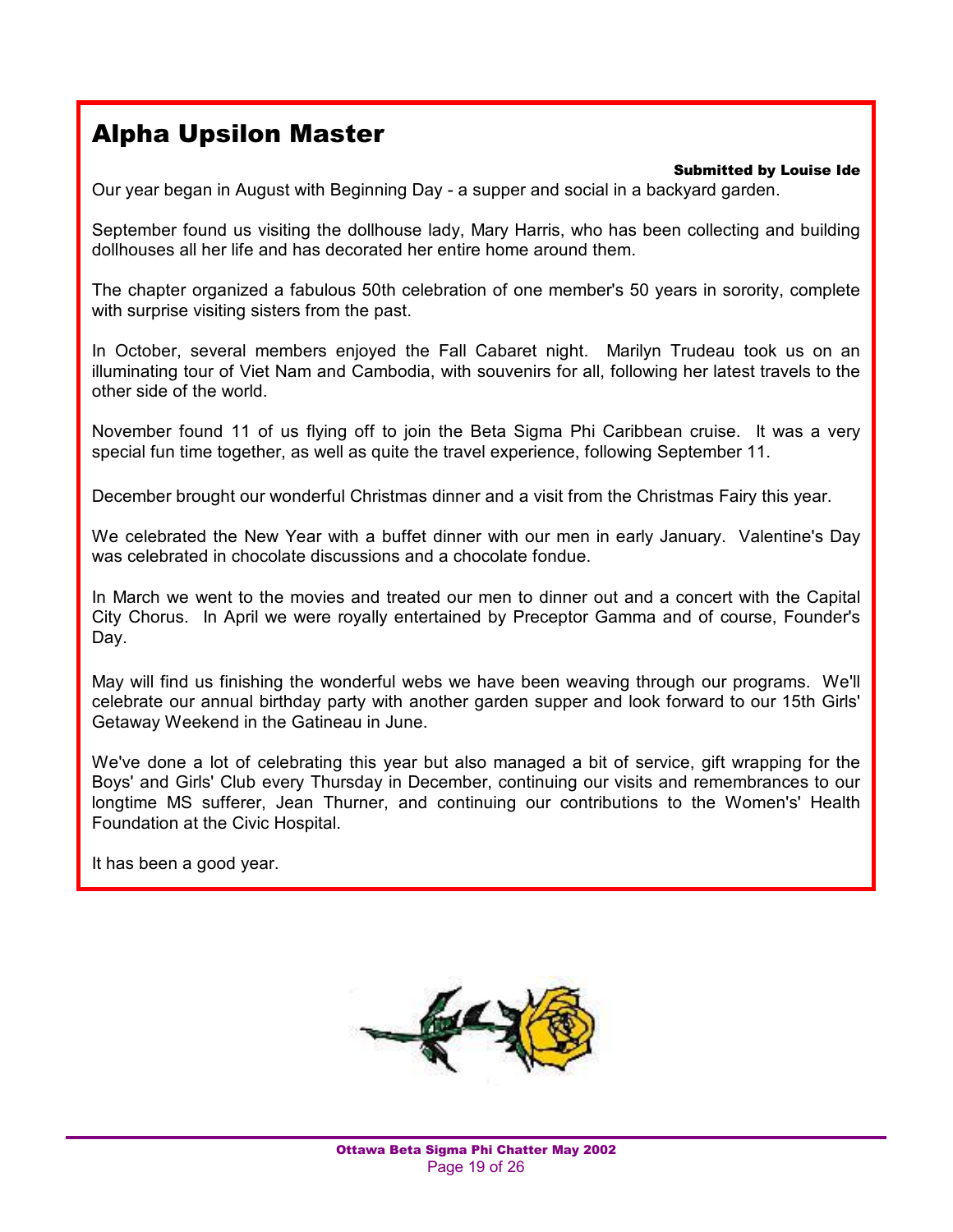### Preceptor Delta Epilson

#### Submitted by Phyllis Frost andKim Harrison.

Preceptor Delta Epsilon has had a busy, fun filled 2001-2002. In accordance with the Theme – Weave a Web of Friendship – we have added 3 new members to our Web and also an Envoy member – Fred Shortt.

The year started with a Box Lunch Garden Party. Each Sister brought a box containing a lunch decorated in accordance with the theme.

This year we participated in a couple of community events which ended up being Ways and Means projects. We parked cars at the International Plowing Match and helped out at the Navan Fair.

We had several mixed socials including an evening at the Rideau Carleton Raceway and Slots, a progressive dinner with a Hawaiian theme and a February Sleigh Ride.

Our programs were varied and interesting. The included:

- 1. A vacation auction
- 2. A Bottle Raffle (proceeds to Gloucester Resource Centre)<br>3. Gardening and lawn care tips
- Gardening and lawn care tips
- 4. Learning our personality traits from the book Personality Plus
- 5. How to evaluate your costume jewellery
- 6. A visit to Ground Zero
- 7. Two (2) sisters wrote a piece on What Beta Sigma Phi means to me?
- 8. A slide presentation on Afghanistan
- 9. A Halloween Costume Party with some very interesting costumes.

Other events and escapades our Chapter has done:

- A. Escorted two (2) new sisters to the Preferential Tea
- B. Named our first Envoy Fred Shortt

C. Entertained Preceptor Alpha Theta – a great group at a Junk Auction – raising monies for Children at Risk and The Mission

- D. Our President and Vice President kidnapped 14 sisters in P.J.'s for breakfast
- E. Our annual Spring Tea at Laurier Manor for the residents on May 5
- F. Hosting the City Council Meeting on May 9<sup>th</sup><br>G. Finish our year at Amber Gardens for our Ch
- Finish our year at Amber Gardens for our Chapter Birthday Party

We look forward to another year opening new gates in accordance with the new theme – The Gateway to Friendship.

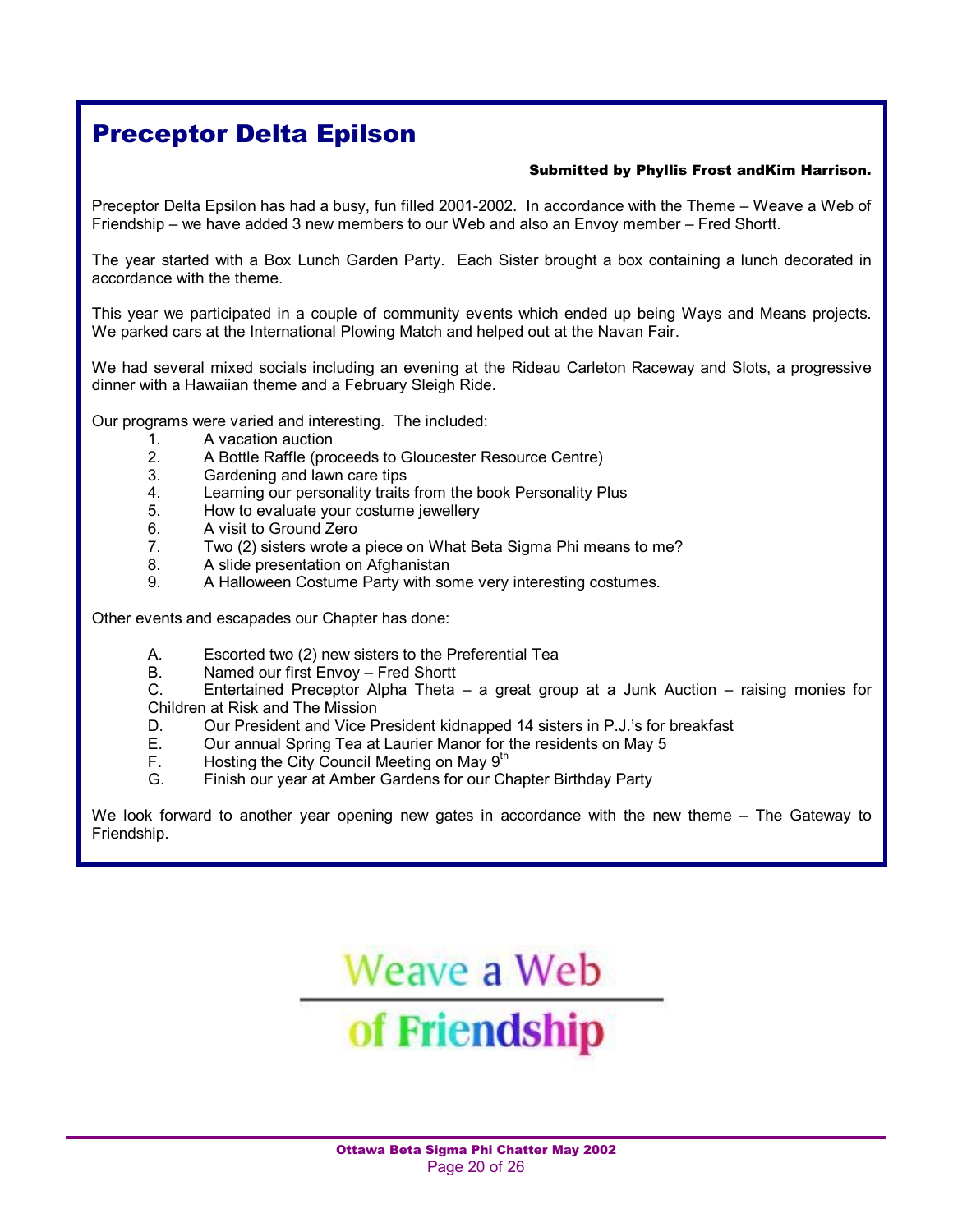### Preceptor Alpha Eta (XP 867)

#### Submitted by Bonnie Von Wurdon

The past six months have been busy for us at Preceptor Alpha Eta. In November nine of our members attended and enjoyed Preferential Tea and Fashion show at Britannia United Church. December is always a busy month for us, December  $1^{st}$ . Barbara Cook hosted a mixed Wine and Cheese evening, Christmas dinner and secret sister gift exchange was held at The Shallows restaurant and all twelve members attended. We adopted a family for Christmas as a service project. Throughout the year chapter members collected food and household products for "Our Family" and on the day before delivery June Roos did a grocery order complete with turkey, vegetables and all the trimmings. The hamper was delivered just before Christmas to a very delighted single mom with two girls. January and February found us hibernating a bit.

We chose to have the second meeting of the month on Sunday afternoons instead of Wednesday evenings to eliminate some of the dreaded winter night driving. March arrived and we were at it again! Early March we had a pub night at one of Ottawaís oldest pubs, The Prescott. We enjoyed a mixed social evening of fine Italian food and good fun! Our annual "Stew Night" at member Jan Houlahan's home was the usual success! Most members attended this mixed social for an evening of great stew and fellowship.

Early April saw most of us volunteering at Daffodil Days for the Canadian Cancer Society. Also in April we held Our Guess Whoís Coming to Dinner Evening, what a good time! Again a mixed social, the hostesses provided the whole meal and the quest gave a donation to our ways and means fund. Founder's Day was the season highlight. April 25<sup>th</sup> at St. Elias Hall Beta Sigma Phi Ottawa joined together to honour our Silver and Gold Circle and Order of the Rose recipients. Two of our members, Barbara Cook and Lois Feinhoz received their Order of the Rose.

On Sunday May  $5^{th}$  six of our members, one with her daughter three with their moms attended a Motherís Day Brunch at Caseyís Restaurant in Bellí Corners. After brunch two other members joined them to attend the "Going to the Chapel Event" at Bell's Corners United Church joined them. Member Patti Floysvik's daughters wedding and bridesmaid dresses were modeled. Also, member Barbara Cook's Mum, Juanita Cook, loaned her dress from June 1947 for modeling. Barbara was able to provide very detailed information on how the dress came to be with the fabric shortages at the time.

As you can tell, we have been very busy and loving it, as we continue to weave our web of friendship!

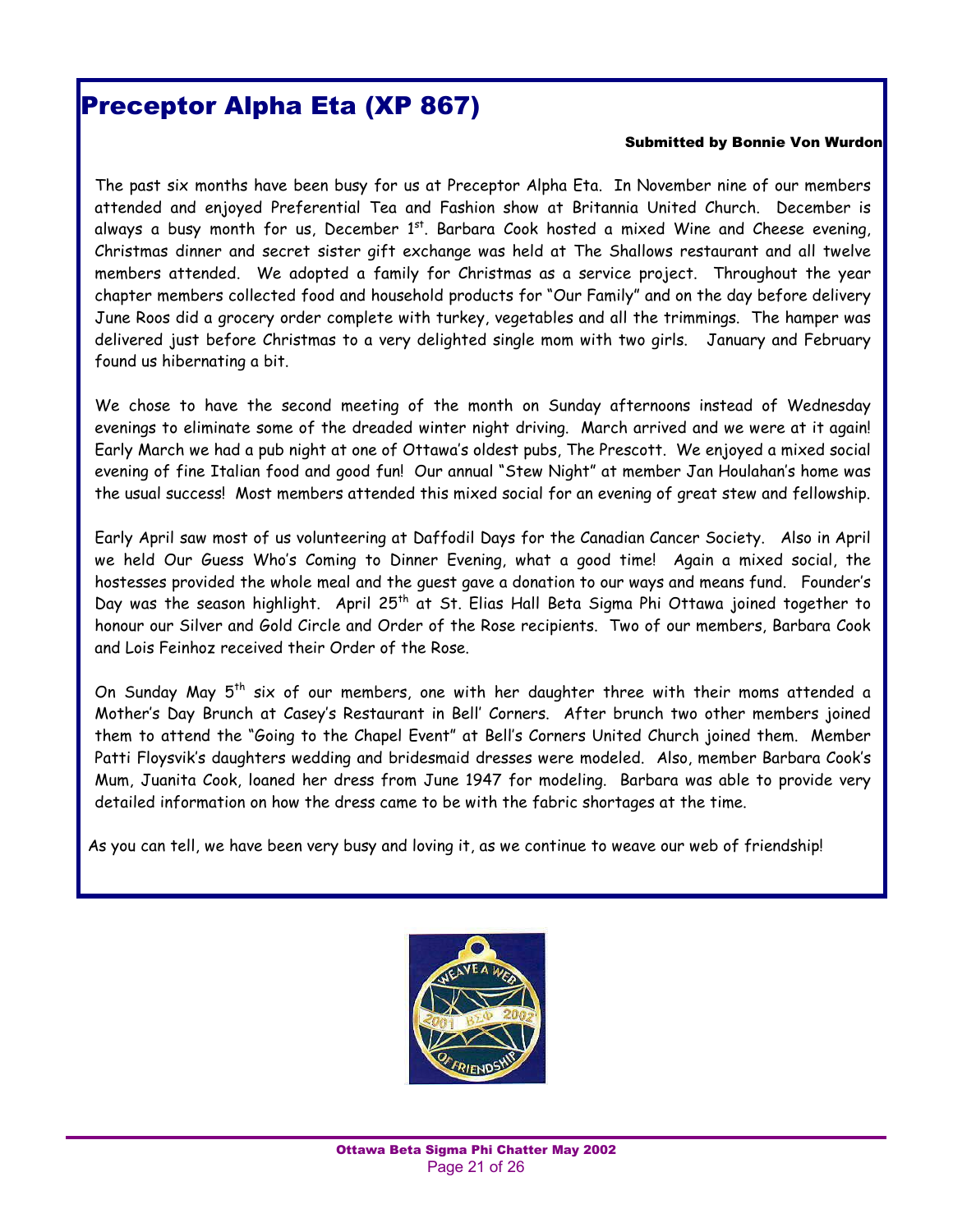### LAUREATE PHI (PL484)

#### Submitted by Nikki Moore

This sorority year was one of hard work but lots of fun getting ready for the Going to the Chapel event which took place on May 5, 2002.

Our first regular meeting of the new sorority year was held on September  $9<sup>th</sup>$ . The program was entitled Weaving Webs of Friendship.

Thanksgiving week-end found many of our members (and friends) at the Shepherds of Good Hope helping to serve dinner.

 members attended the Cabaret held at Caponeís A car rally was held in October and most of our in October.

Our Christmas Party took place in December at the home of one of our members. Thirteen members were present for a wonderful sit-down dinner catered by Steve - our favourite chef. After dinner we opened our gifts, held a brief meeting and then sat down to a delicious chocolate fondue with fresh fruit for dessert.

January found us working hard on the "Going to the Chapel" wedding dress search. Members and friends were contacted and many dresses, bride, bridesmaid, mother of the bride and flower girl were obtained. Some of these dresses were very fragile and could be used for display only.

In March two of our members delivered yellow roses and visited with Kay Simms. Kay died 10 days after that visit. Her memorial service was attended by some of our members.

#### Laureate Phi Continued

By the beginning of April tickets had been printed, the church had been booked, models chosen, dressed and articles catalogued, food and boutiques arrangements made, and the "Going to the Chapel" committee was counting the days to May  $5^{th}$ . The many committee meetings gave all of us the opportunity to work with and get to know members of some of the other Ottawa chapters.

Well, May  $5<sup>th</sup>$  was a busy day, but everyone enjoyed the show and agreed that it was a great success!

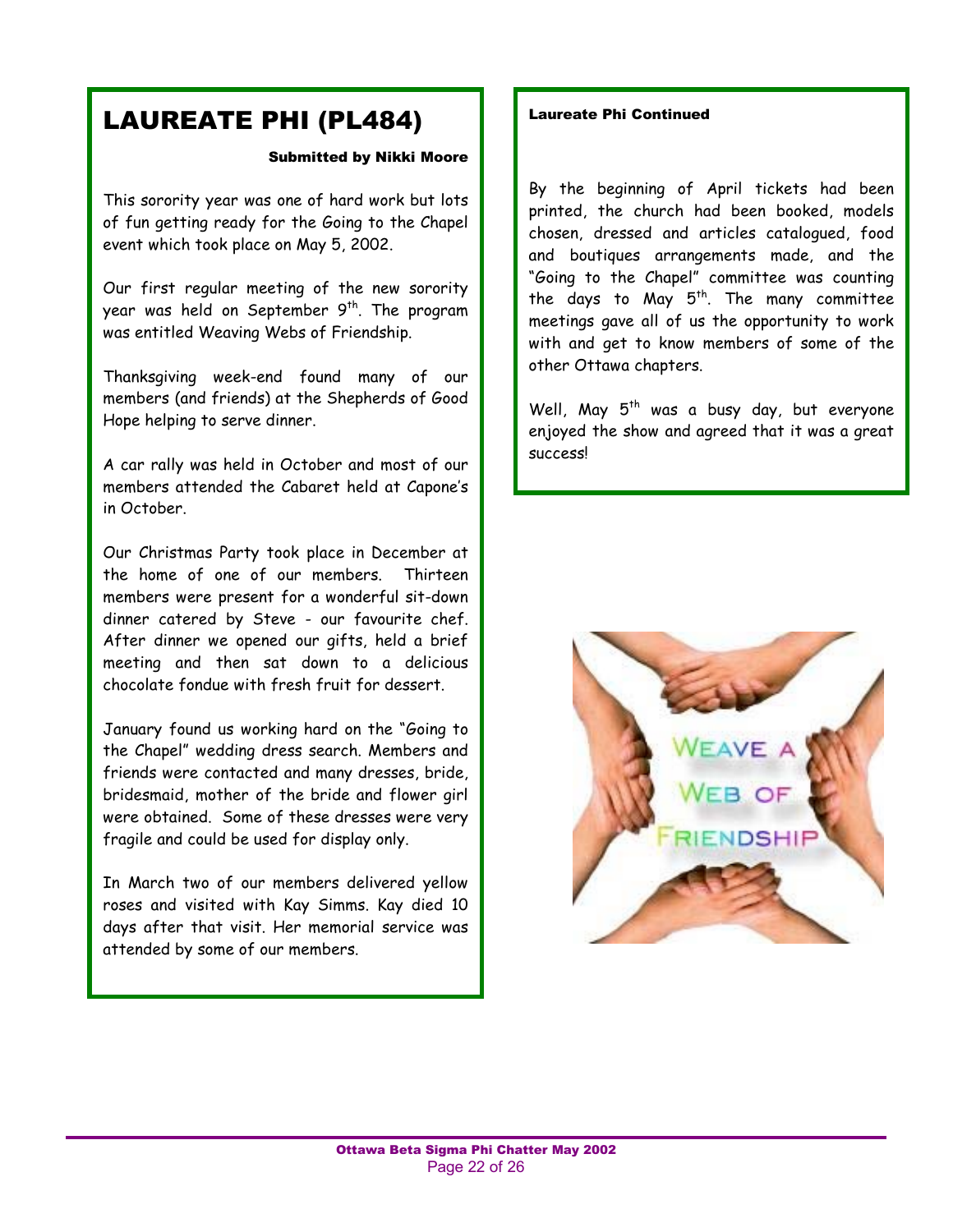### Preceptor Delta Epsilon

#### Submitted by Kim Harrison

PDE celebrated spring with a surprise kidnap breakfast. We were able to kidnap 14 out of 16 members. Our chapter has formed a first Monday of the month club with outings such as shopping for antiques, attending movies, a tour of the Governor General's with an up and coming tour of the RCMP barns.

We entertained Preceptor Alpha Theta at a junk auction raising monies for Children at Risk and the Mission.

We are hosting our annual Spring Tea at Laurier Manor May 5th. Two of our members - Phyllis Frost and Maureen Urquhart - started a new stage of their life by entering into retirement. We will be finishing the year with our Birthday Dinner at the Amber Garden Restaurant.

### Preceptor Alpha Lambda

#### Submitted by Rhona Cottrell

The 2001-2002 Sorority year has been quiet for P.A.L. Chapter. We have nine members in the chapter, but we are still having a fun year. Our most recent activity was Chapter Entertainment. Sisters from Preceptor Epsilon Eta were kind enough to drive from Orleans to Stittsville for an evening of Gardening fun, trivia and a scrumptious dirt cake for all to enjoy eating. Other events included movie nights and an outing to the Kanata Theatre.

Programs throughout the year consisted of Blarney/St. Patrick's Day quiz, history of Valentines complete with home decor to match, bowling, and weaving Webs of Friendship during the first meeting in September.

Our new President is Gail Gorlick and we wish her much success in 2002-2003. Outgoing President Lorraine has done a great job of keeping the chapter organized. Now she can sit back and relax for the next year.

Preceptor Alpha Lambda welcomes back two members- at- large; Julie Cuthbertson and Lynn Zimick. Nice to see familiar faces rejoining the chapter. P.A.L. looks forward to inviting progressees and prospective members to the chapter in the Fall. Contact Rhona at rhonacottrell@rogers.com with names of sisters who are interested in Beta Sigma Phi.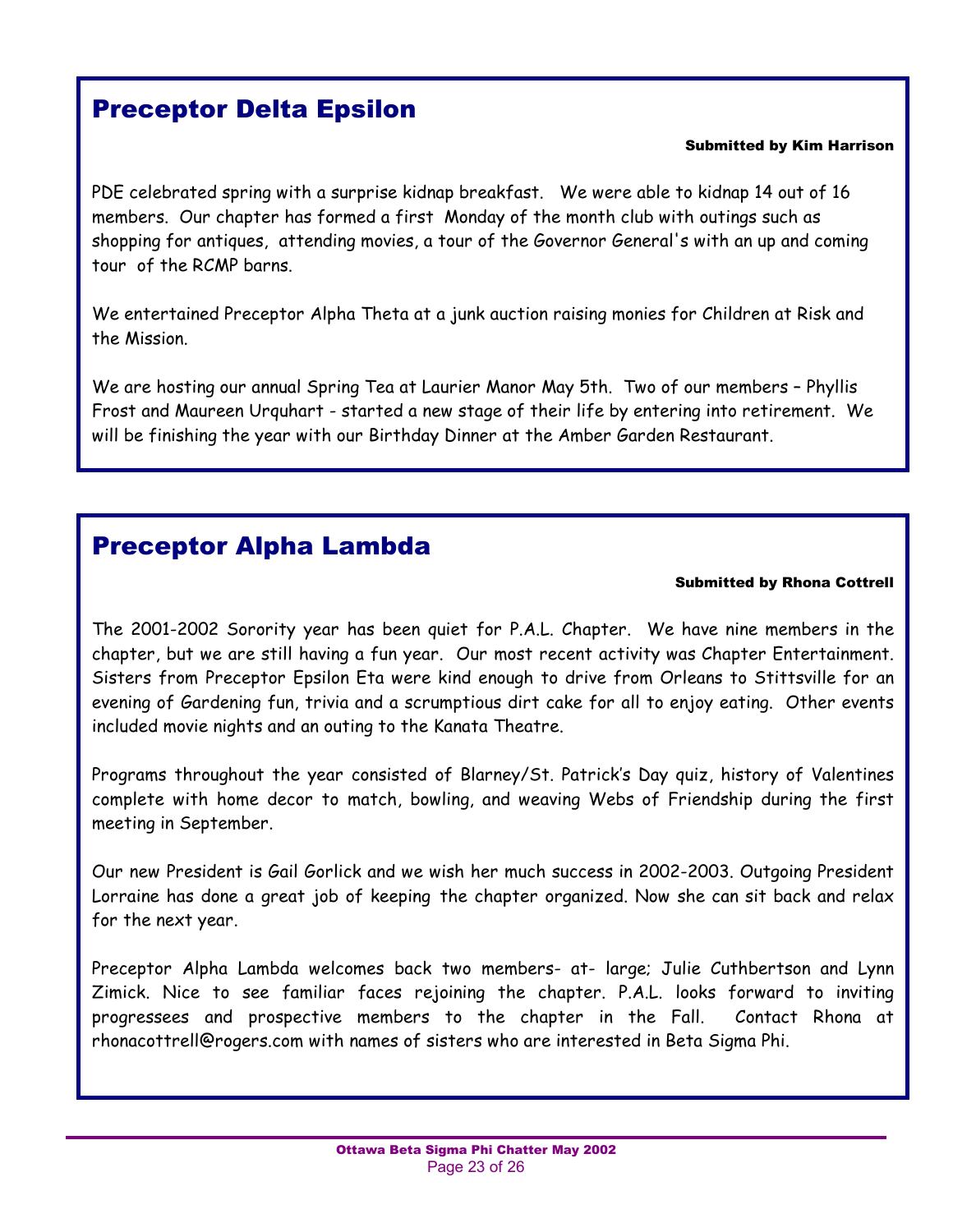### Preceptor Gamma

#### Submitted by Helen Lydon

Our Chapter year started on a sad note with the passing of Rose Mary's beloved husband, George.

Beginning Day was held at the home of Sylvia Duncan.

Starting in the month of September, the Ways and Means Committee had a very profitable Bar-B-Q, raising \$233.00. This was followed the next month by the selling of Entertainment books and the holiday auction. Some of the funds raised were donated to Nelson House and Operation Go Home.

This year, Preceptor Gamma catered the Preferential Tea, which was held at the Britannia United Church. A big thank-you to Judy Kerr and Karen Knowles for their efforts in organizing this big event.

The Social Committee was also very busy keeping us happy with several functions, starting with a Guess Who's Coming to Dinner, hosted by Judy Kerr and Helen Lydon.

In December, the Christmas Party was held at Sylvia Duncan's very festive home and the lovely Christmas Dinner and Gift Exchange was held at the home of Karen Knowles.

In the middle of the winter, a desert party was held at the home of Sylvia Archambault.

We are also happy to report that Doreen Goudy, Rose Mary Jull, Judy Kerr and Barabara Hughes are recovering and looking well after having very serious health problems.

On April 10<sup>th</sup>, our Chapter had a fun filled evening entertaining Alpha Upsilon Master Chapter.

Founders Day was a success again this year and our Chapter chose Karen Knowles and Cheryl Smiley to receive the Girl of the Year award. Congratulations to Karen and Cheryl for being voted our Girl of the Year. Cheryl Smiley also received her Silver Circle.

We would also like to welcome Nayfe Maadarani to our Chapter and a big thank you to our President, Sylvia Duncan, who looked after all of us very well. Our year will close with a Pot Luck and gift exchange at the home of Helen Lydon.

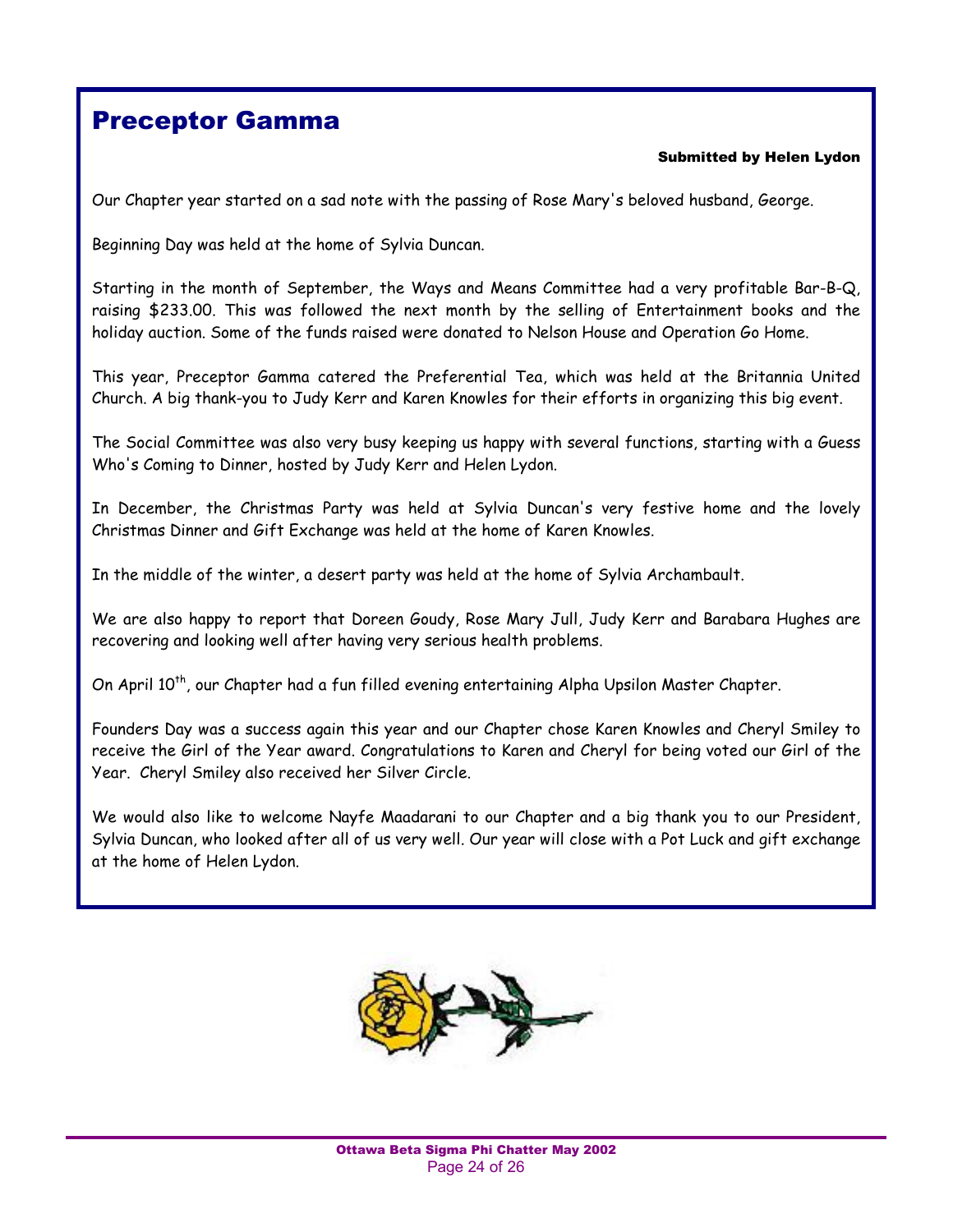♥**Going To The Chapel and Weíre Gonna Get Married.....** 

♥**Going To The Chapel and Weíre Gonna Get Married.....** 

### ♥**Going To The Chapel and Weíre Gonna Get Married....**

Laureate Phi went to the Chapel in STYLE - FASHION that is....

Long about Autumn of last year (October 2001) our little group of 14 members decided to get going on an idea that had been percolating for about a year. We wanted to do something FUN something that would involve the Ritual Chapters - something that also included Legacy Daughters and other special little girls in our lives. We secured a Church -The Bells Corners United Church. Next a date - Sunday, May  $5<sup>th</sup>$  the week before Mother's Day. We knew it would be grand to have an event just before Mother's Day Weekend -our Moms, Grandmas, Daughters, Nieces, friends could enjoy a day of fashion, a chance to "dress up" and go to an afternoon of Weddings through the Century. We had the place, and the date, through word of mouth all 3 Ritual Chapters, an East End Preceptor and 2 other Laureate Chapters jumped on our Wedding Express - next we needed the fashions. That's where all of our supporting Sorority Sisters came in. Over the last couple of months we collected Wedding dresses, Bridesmaids gowns, Mother of the Bride/Groom outfits, Flower Girl dresses, photos through the ages, memorabilia, Men's fashions, and stories - oh yes - we heard some wonderful stories!! Sunday dawned, the clock struck 2 pm in the Chapel, the parade of blushing Brides (and 3 handsome, young Grooms - all Sorority Sons) began. Our Centre Aisle flashed through the years from 1998, back through each decade all the way to 1896, accompanied by a slide show of the original brides with appropriate period music in the background. A commentary about the dresses and some of the stories that we were able to share went along with the music and slides. We were treated to two special interludes by "The Eternal Bridesmaids" and Laureate Alpha Upsilon Chapter. Following the Fashion Show our Wedding Guests were invited to share in a light reception, partake of Wedding Cake and to take home a small wrapped piece of Groomís cake to put under their pillow that night. The Guests then wandered through the fabulous display areas and the Wedding Boutique. Our main goal was to have FUN and that we did. The Bonus is that we had proceeds from the Event and the monies will be split between The Carleton University Bursary Fund and a charity benefiting young girls.

A special THANK YOU to all of those who contributed to the fashions, stories, displays, boutique and to those who bought tickets and joined us in our traipse through the ages of Wedding Fashions for a day of FUN and Frivolity. A Toast to all of you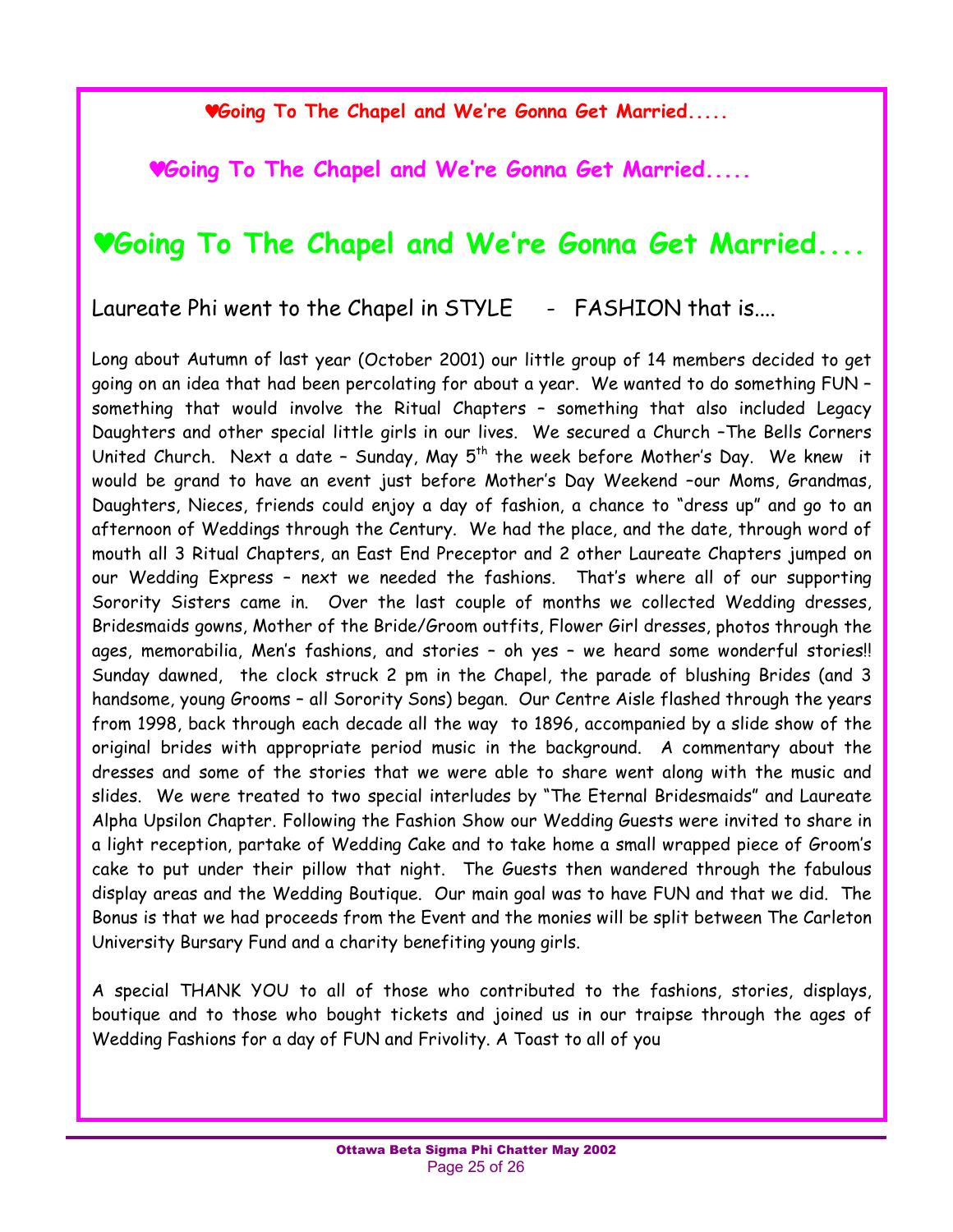### Laureate Alpha Upsilon

LAU is a large Chapter (19 members) and an involved and committed Chapter. We began our year on a sad note when sister Anne Dawson lost her husband mike, over the summer months and we met to support Anne at his memorial service. As a Chapter, we have rejoiced at the birth of grandchildren (one great-grandchild) and felt sadness and concern when illness, even death has touched our members' families. At present, we have on sister, Anne Parker, who is in our thoughts and prayers, and another sister, Joyce Rheaume, who has recently lost her brother.

Our Fall highlight was the organization for and the presentation of City Council's Fall Dinner. It was held on October 11<sup>th</sup> at Capone's Ristorante and was very successful, realizing a profit of \$174.00, which was turned over to City Council Preferential Tea. Marg Van Dusen chaired the planning, etc of this event and received well-deserved thanks and congratulations. Further, several of our members attended City Council's Preferential Tea. Our Liz Wilson provided background music to the Rituals and Marg Van Dusen assisted at the tea table. Again at City Council, our sisters assisted in the production of "Goin' to the Chapel" as needed. Marg Van Dusen and Wendy Russell presented a skit at this function.

In the Chapter social calendar, we have had a Beginning Day Cornroast Barbeque, a mixed Fall Dinner, a mixed Christmas Lunch and a full course Chapter Christmas dinner at which we exchanged holiday ornaments with our Secret Sisters. Following Christmas, we had two successful "Sisters Night Out" in which we replaced our normal meeting with "fun" activities  $-$  movies, casino activities and, always sharing a meal together. We will celebrate our Chapter Birthday on May 27<sup>th</sup> with a diner together and wind up our year with a mixed get together in June.

### LAU continued

In Service this year, we again elected to be involved as a Chapter, with programs to assist those in need within our City. To this end we have had two drives for canned and packaged foods, two collections of good used clothing, and have prepared substantial Christmas baskets for two Christmas Exchange families. We have also contributed to the CNIB Talking Books program and several Sisters volunteered to work at the Canadian Cancer Society's Daffodil Sales.

Our programs this year have for the most part used the International theme - Weave a Web of Friendship - and have inclined toward personal and self-reflective rather than instructive topics. Even the meeting following the horrors of September  $11^{th}$  dealt not with anger and bitterness - but with the hope for forgiveness and new beginnings. It has been a good year.

### Beta Master

#### Submitted by Louise-Laidlaw-Long

Our chapter, Beta Master, had a very successful year, but members were saddened by the great loss of on of our members - Clemie Macdonald, who passed away on February  $1<sup>st</sup>$  2002. Her funeral was held on February 6<sup>th</sup>. Clemie was a most valued member of our Chapter and held many offices over the years. She will be missed. Our Chapter donated \$100.00 to OSTOP in memory of Clemie.

We started our year at the end of May 2001, when we started out with a new slate of officers - looking forward to the year ahead.